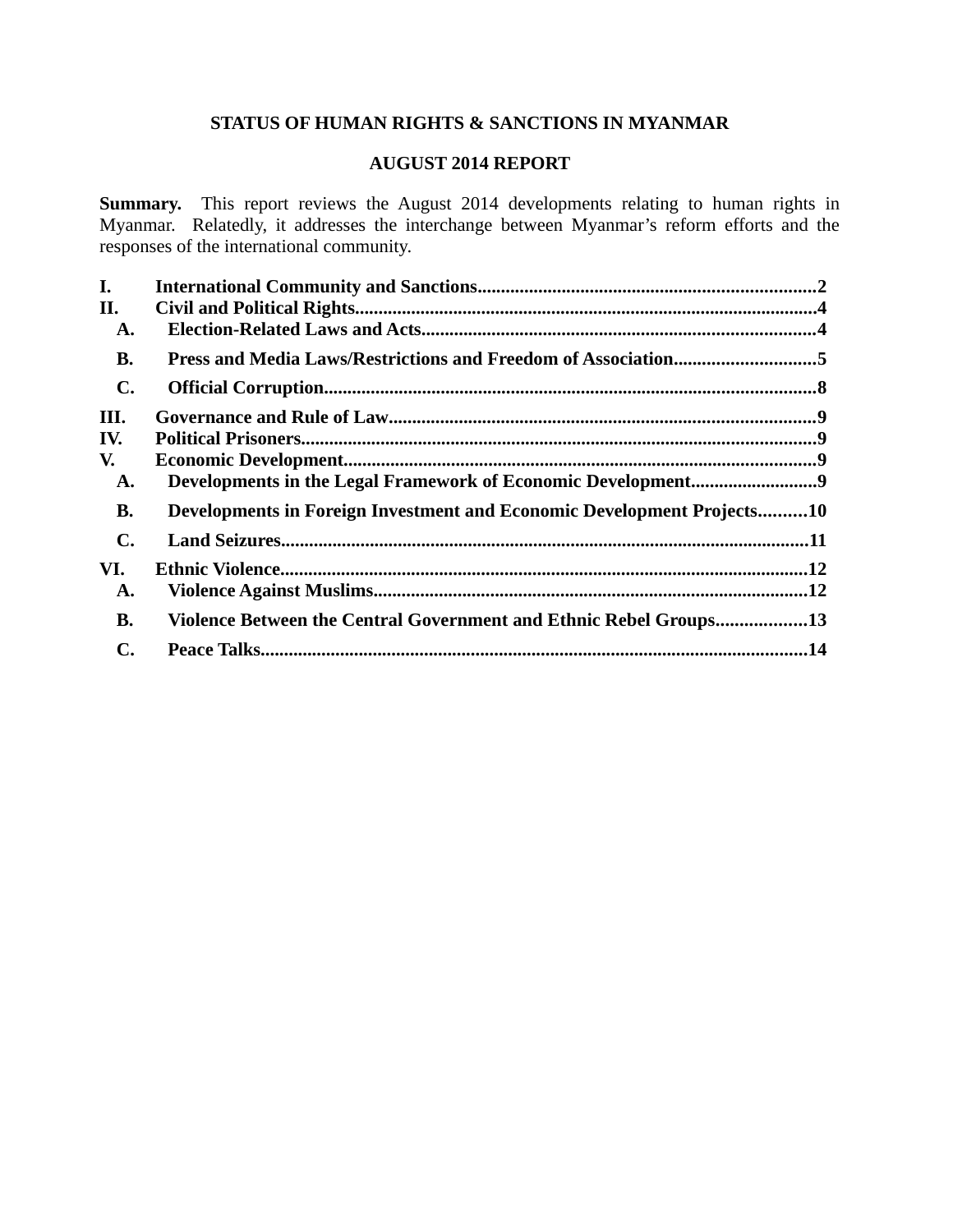#### **I. International Community and Sanctions**

#### *Myanmar-U.S. Relations*

U.S. Secretary of State John Kerry visited Myanmar this month to attend ASEAN-related meetings.<sup>1</sup> Kerry reaffirmed American support for the reform process in Myanmar, despite warnings from the U.S. Congress of backsliding as the country wrestles with sectarian violence and with whether democracy icon Aung San Suu Kyi will be permitted to run for the presidency in elections next year.<sup>2</sup> Absent from the discussion with President Thein Sein were any threats of reimposing sanctions or what the U.S. would do if Myanmar does not address these challenges adequately, said a senior State Department official present at the meeting.<sup>3</sup> In recent weeks, 72 members of the U.S. House of Representatives, both Democrats and Republicans, urged the Obama Administration to rethink its policy on Myanmar and to avoid further concessions unless the government makes further progress on these issues. Some lawmakers have called for reimposing sanctions.<sup>4</sup>

The U.S. delegation, including Kerry, stayed at a hotel owned by Myanmar businessman Zaw Zaw, who is listed on the Treasury Department's list of Specially Designated Nationals who are sanctioned for ties to the country's former ruling generals.<sup>5</sup> The State Department said the U.S. delegation was assigned to the hotel by Myanmar's foreign ministry.<sup>6</sup> The hotel stay does not violate any sanctions because any transactions related to travel by an American, regardless of whether on private, commercial or government business, are exempt.<sup>7</sup> The news coverage around the hotel choice has however been embarrassing for the U.S., and highlights the difficulty in their approach of trying to open up Myanmar but still hoping to have some leverage over bad actors.<sup>8</sup>

The U.S. and Myanmar also agreed in August to work together to bolster and reform the country's labor rights.<sup>9</sup> U.S. labor leaders welcomed the move but noted that the initiative, which will be open to other countries, would require the participation of countries like China, Japan, and South Korea that have a strong commercial presence in Myanmar.<sup>10</sup>

#### *U.S. Sanctions*

The U.S. government has decided to waive sanctions on Myanmar's timber sector for one year.<sup>11</sup> The decision, which went into effect in late July 2014, is being hailed by some as an opportunity for community-led and sustainability initiatives to take root in Myanmar, where lucrative forestry revenues have long been firmly controlled by the military and national elites.<sup>12</sup> The European Union, too, is currently working to normalize its relations with the Myanmar timber sector.<sup>13</sup> In June, 2014, Washington granted a limited one-year license to the 200 members of the U.S.-based International Wood Products Association ("IWPA") to engage in transactions with the Myanma Timber Enterprise, the state logging agency.<sup>14</sup> U.S. officials say the aim of the decision is to allow U.S. companies and customers to help strengthen reforms in the timber trade, hopefully promoting transparency and building nascent sustainability practices.<sup>15</sup> Kerry S. Humphrey, a media advisor with the U.S. State Department, told Inter Press Services that "[t]he State Department has been in consultations with IWPA to ensure that any trade conducted under this license adheres to U.S. Government policies, including promoting sustainable forest management and legal supply chains." Humphrey notes that IWPA will now be required to file quarterly reports with the State Department on its "progress in helping to ensure legal timber supply chains."<sup>16</sup>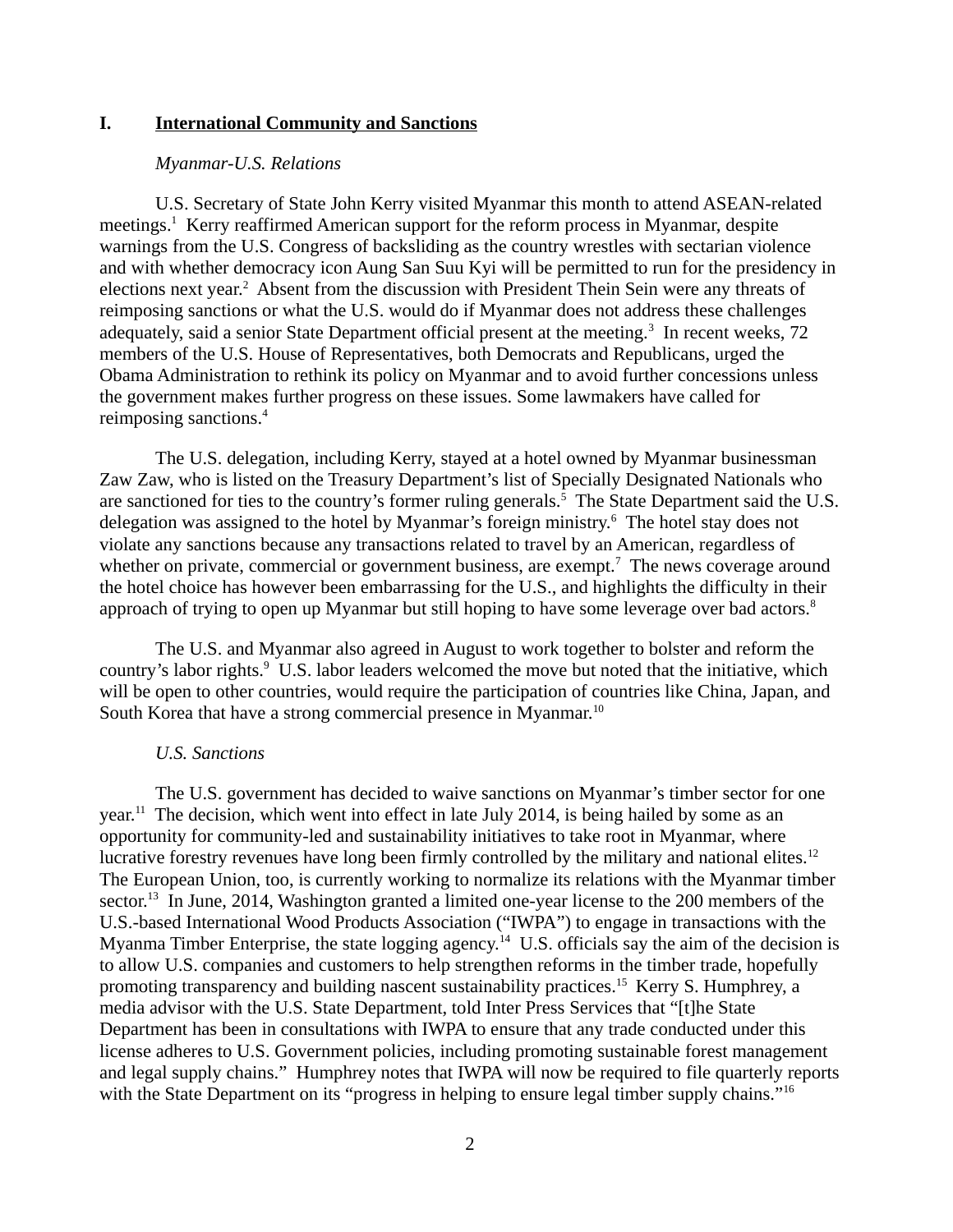Yet others are warning that Washington has taken the decision too soon, before domestic conditions in Myanmar are able to support such a change.<sup>17</sup> Ali Hines, a land campaigner with Global Witness, a watchdog group, told Inter Press Service that "Myanmar is not yet in a position to state convincingly where and how timber is sourced, meaning that U.S. importers and traders have little way of knowing whether the timber is illegal, or linked to social or environmental harm."<sup>18</sup> Critics worry this will simply create two parallel timber sectors, one licit and another that is little changed. The industry, as with Myanmar's broader extractives sector, has long been notorious for deep corruption and human rights abuses.<sup>19</sup>

The U.S. has also encouraged certain sanctioned companies to apply to be removed from the list of sanctioned persons under U.S. law.<sup>20</sup> In order to be de-listed, U.S. officials said, companies would need to demonstrate that they are taking steps to sever their ties to Myanmar's military and prove they are not committing human rights abuses.<sup>21</sup> A significant portion of the Myanmar economy is still connected to companies that are subject to U.S. sanctions.<sup>22</sup>

#### *Myanmar-Russia Relations*

Russia, a country recently subjected to a U.S. sanctions regime, courted closer economic ties with Myanmar in August.<sup>23</sup> Russia's Economic Development Minister signed a bilateral trade agreement with Myanmar in August aiming to nearly quadruple total trade between the countries to \$500 million over the next three years. $24$ 

#### **II. Civil and Political Rights**

#### *A.* **Election-Related Laws and Acts**

In response to a July 1, 2014 directive from Myanmar's Union Election Commission ("UEC") setting forth the regulations that would govern campaigning for the 2015 elections, the National League for Democracy ("NLD") issued a ten-point proposal suggesting amendments to the election rules.<sup>25</sup> These include an extension of the election campaign period from 30 to 60 days, an extension of the deadline for advance ballots submissions, and a requirement that UEC officials abstain from party affiliation for a minimum of three to five years prior to the election.<sup>26</sup> After meeting with NLD officials in early August, the UEC accepted several of the NLD's proposed amendments.<sup>27</sup> However, Win Myint, NLD central committee member, reported that the UEC had rejected the proposed deadline extension for advance ballots and the requirement that its officials abstain from party affiliation for the previous three to five years.<sup>28</sup> Myanmar's constitution stipulates that UEC members may not belong to a party, but does not specify for how long.<sup>29</sup> Based on comments attributed to UEC director, Thaung Hlaing, initial reports claimed that the UEC had also rejected the NLD's request to double the campaign period. $30$  Other UEC officials later backtracked on these comments, however, claiming that the UEC is still considering extending the election campaign period from 30 to 60 days and that there had been a misunderstanding regarding Thaung Hlaing's earlier comments. $31$ 

Myanmar officials have announced that ethnicity data from the recent national census will not be published until after the 2015 general election.<sup>32</sup> Officials claim that the delay is due to the time needed to record details of those who self-described their ethnicity through the option "other," but many believe the results are being held back for political reasons, especially to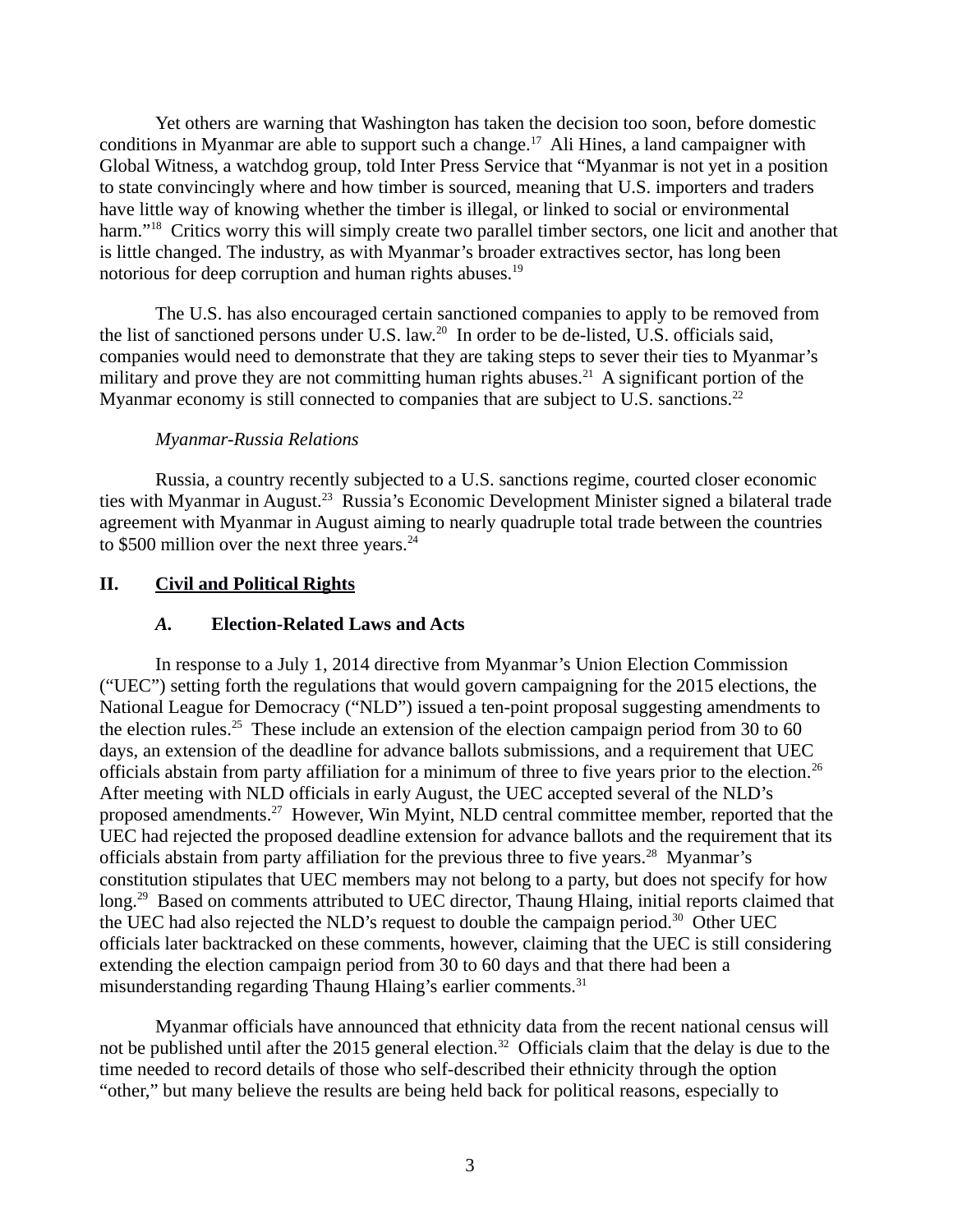preempt any possible sectarian unrest or ramifications that the data may have.<sup>33</sup> The census question regarding ethnic identity was one of its most controversial elements, and observers have expressed concerns that its inclusion will exacerbate religious and ethnic tensions.<sup>34</sup>

#### *B.* **Press and Media Laws/Restrictions and Freedom of Association**

As foreign telecommunication companies increasingly look to bring mobile services to Myanmar citizens, Myanmar officials are increasingly wary of violence and unrest incited over social media.<sup>35</sup> Citing communal riots in Mandalay sparked when a Muslim man was falsely accused online of raping a Buddhist woman, Myanmar Information Minister, Ye Htut, indicated that online hate speech remains a concern for the government with Myanmar's increasing access to information.<sup>36</sup>

Following the sentencing of five Unity Journal journalists on national security charges, a group of local journalists protested the incarceration in front of the Myanmar Peace Centre ("MPC") during a visit by President Thein Sein.<sup>37</sup> The group, donning shirts that read "stop killing press," taped their mouths shut and put down their recording devices as the president met with celebrities on the MPC premises.<sup>38</sup> Authorities arrested over 50 of the protesting journalists and charged them with violating Article 18 of Myanmar's controversial Peaceful Assembly and Peaceful Procession Act, for participating in an unpermitted demonstration.<sup>39</sup> On August 21, 2014, however, the case against the journalists was dismissed.<sup>40</sup> Nevertheless, Deputy Station Officer Maung Maung Oo, who levied the charges, warned that future demonstrations will be treated similarly.<sup>41</sup>

On August 5, 2014, activist Htin Kyaw, whose previous sentences have been discussed in previous reports, was sentenced to an additional year of hard labor.<sup>42</sup> Htin Kyaw, who is the leader of the Movement for Democracy Current Force ("MDCF"), was sentenced for charges stemming from an April protest in which he stated his opposition to the government and distributed anti-government leaflets.<sup>43</sup>

Htin Kyaw's MDCF is at the center of another criminal case against journalists and executives from the Bi Mon Te Nay Journal.<sup>44</sup> The newspaper ran a front page story on a statement by the MDCF which mistakenly claimed that opposition leader Aung San Suu Kyi had formed an interim government.<sup>45</sup> Staff members from the journal were targeted under Article 505(b) of the Penal Code which broadly covers persons who spread or make statements that can "alarm the public" or "whereby any person may be induced to commit an offence against the state."<sup>46</sup> These charges carry lighter sentences than those with which police authorities initially charged the journal's staff members. The staff members' lawyer stated he believed that the reduced charges came after the Interim Press Council met with President Thein Sein several days before.<sup>47</sup>

# *C.* **Official Corruption**

On August 18, the U.N. announced that its Office on Drugs and Crime ("UNODC") and the government of Myanmar had signed an agreement to collaborate on strengthening the rule of law and addressing significant drug and crime issues in the country.<sup>48</sup> The agreement extends through 2017 and was finalized and approved by President Thein Sein and the Myanmar cabinet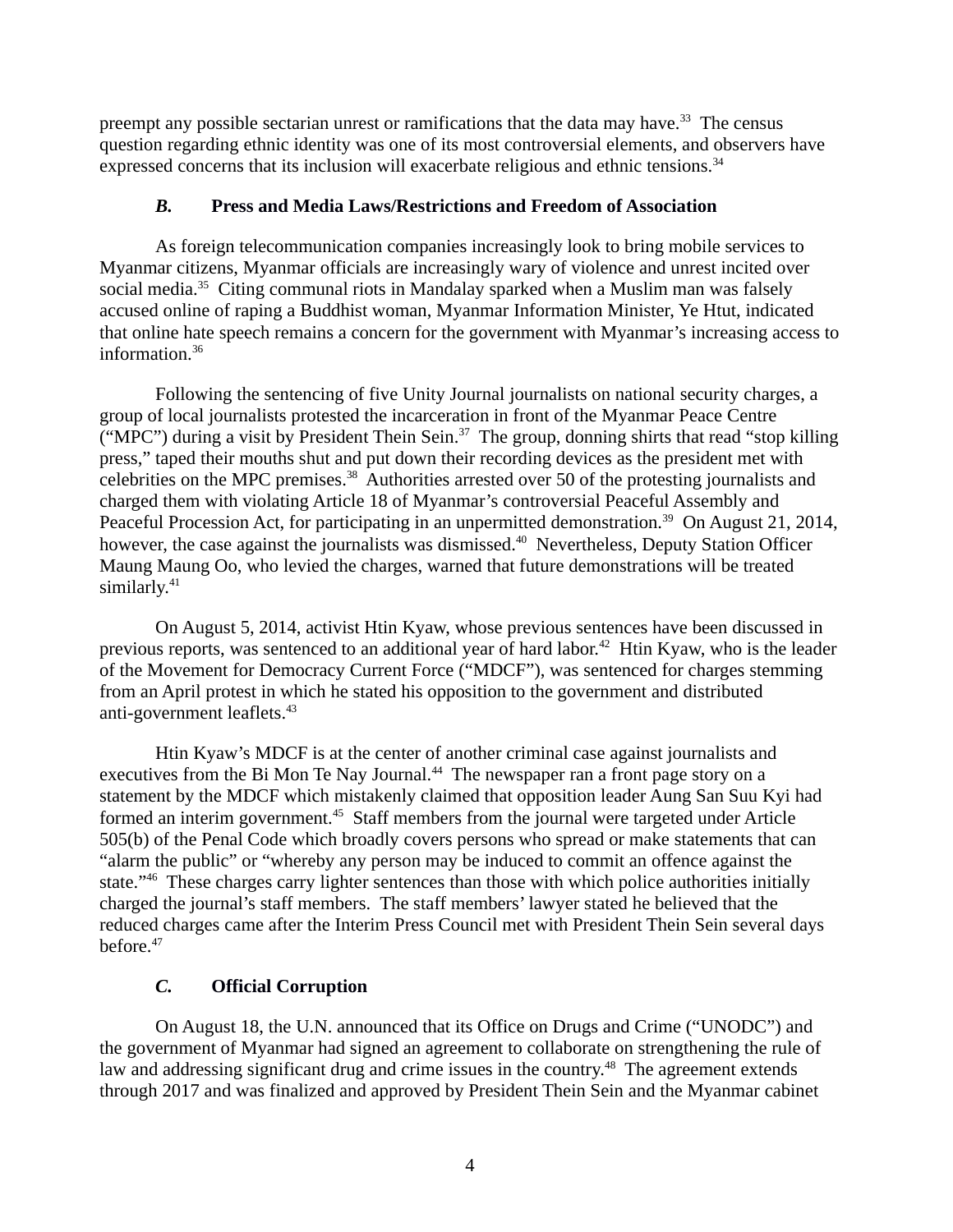after a year of negotiations.<sup>49</sup> According to the UNODC, Myanmar is the largest producer of synthetic drugs in Southeast Asia and the world's second largest opium producer, and this criminal activity is undermining development efforts, increasing human insecurity and threatening the peace process.<sup>50</sup> A U.N. statement noted that the program had consolidated the U.N.'s assistance into five sub-programs: transnational organised crime, anti-corruption, criminal justice, drugs and health and alternative development for opium poppy farmers.<sup>51</sup>

A key aspect of this collaboration is its anti-corruption program. Rights activists say that the opium and drug trade has led to powerful individuals rising through the political ranks, including in Parliament.<sup>52</sup> For many years, the drug lords used the huge profits that drugs generated to win government influence.<sup>53</sup> Although Myanmar's economy has grown in recent years, driven by economic and political reforms, the country continues to have high rates of official corruption—indeed, the watchdog group Transparency International ranked Myanmar 157 out of 177 countries in its corruption rankings.<sup>54</sup> Myanmar rights activist Debbie Stothard said the increasing influence of drug lords is a cause for concern as the country's economy grows: "Many blacklisted cronies who are being feted by international business people have themselves become rich because of corruption and other connections to criminal activities. What we are seeing now is a situation where the past generation of criminals [] in many cases become respectable under the current reform regime."<sup>55</sup> Stothard said people close to Myanmar's drug trafficking networks were elected to Parliament in the 2010 elections and that there is a link between these people being elected and higher rates of opium poppy production.<sup>56</sup> The UNODC reported a  $26\%$  jump in opium production in Myanmar in 2013 to 870 tons, based on increased cultivation.<sup>57</sup>

The Office of Narcotics Control Board, Thailand estimates that around two billion "ya ba" tablets (tablets containing a mixture of methamphetamine and caffeine) of various potencies will get into Thailand this year from Myanmar, of which maybe  $10\%$  will be seized.<sup>58</sup> Since signing the pact with the U.N., Myanmar's police and coastguard have made two drug busts that netted around three million ya ba tablets and several kilos of heroin and crystal meth.<sup>59</sup> These are considered relatively small busts because they do not impact the drug trafficking in any meaningful manner and because the drug kingpins and lords and senior traffickers see this type of bust as a price of doing business.<sup>60</sup> Myanmar has not yet arrested and/or extradited drug lords prospering in the country, and many do not believe that it is serious about fighting illicit drug trafficking.<sup>61</sup> Phil Robertson, deputy Asia director for Human Rights Watch, states that ongoing impunity is a growing problem: "The fundamental link between the black economy or the criminal economy that you are talking about and the issue of rights is the impunity that people have if they are well connected, if they are a crony of a minister, if they are connected to a military commander to abuse rights." <sup>62</sup> Robertson added that a key test for the UNODC program will be if it diminishes this culture of impunity by prosecuting well-connected persons involved in drug trafficking or other criminal activities. $63$ 

A study published on August 6 by the World Justice Project ("WJP"), based in Washington DC, provides a comprehensive assessment on how 99 countries adhere to the rule of law. It ranked Myanmar 89th out of 99 countries around the world.<sup>64</sup> The WJP surveyed eight sectors such as constraints on government powers, absence of corruption, having an open government, fundamental rights, order and security, regulatory enforcement, civil justice and criminal justice.<sup>65</sup> According to the findings, Myanmar was 60th for order and security among the 99 countries, while it ranked 63 on the scale for absence of corruption.<sup>66</sup> The weakest sectors for Myanmar were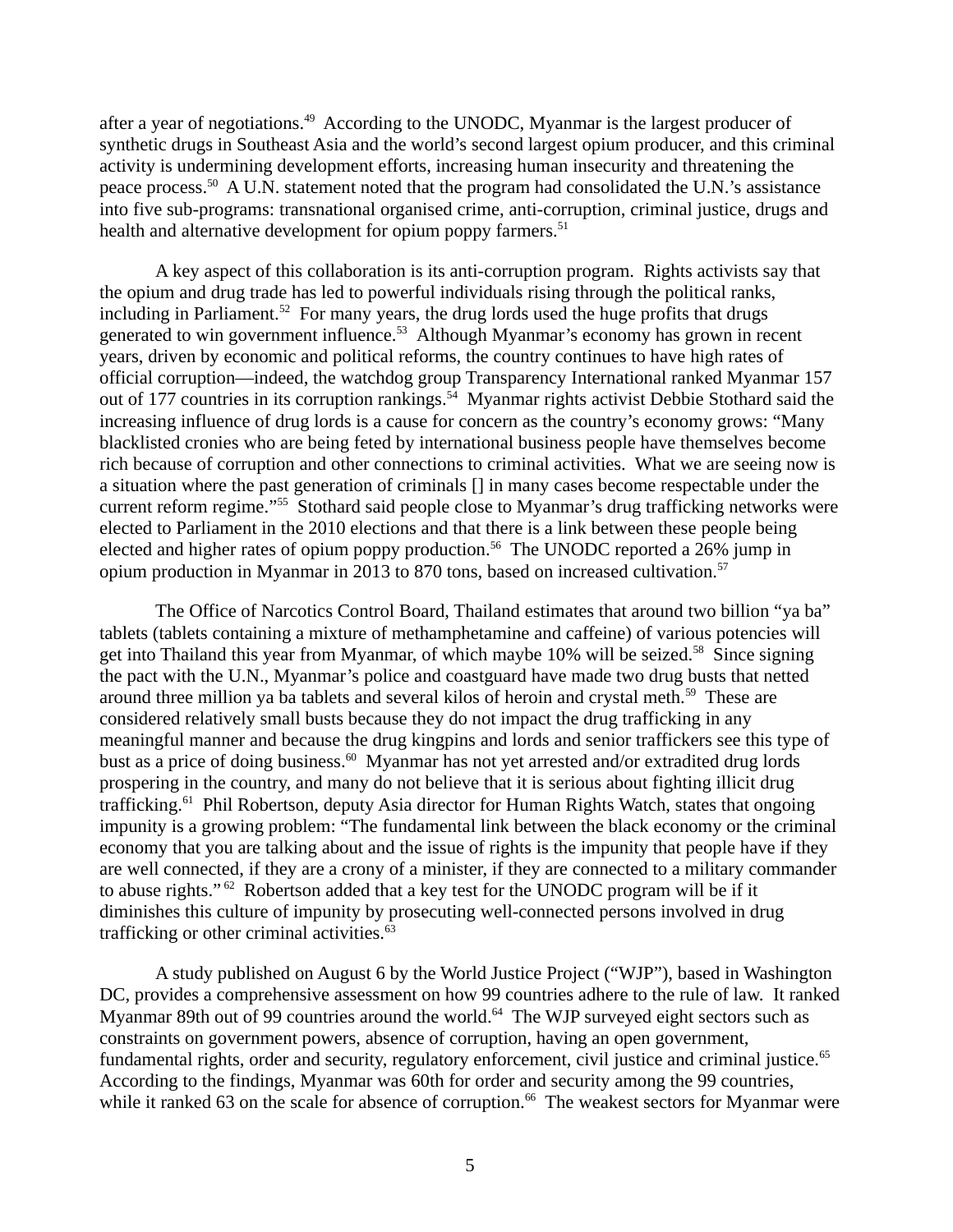fundamental rights and having an open government, where it ranked 97th on the scale for fundamental rights, and 96th on the list for having an open government.<sup>67</sup> Countries that rated worse than Myanmar included Uganda, Cambodia, Pakistan, Zimbabwe and Afghanistan.<sup>68</sup>

#### *D.* **Miscellaneous**

On August 1, Myanmar's military released 91 children and young people from military service. $69$  Myanmar has for years been listed among countries where children have been recruited to fight, by both the government army and ethnic minority guerrilla groups battling the government for autonomy.<sup>70</sup> Shalini Bahuguna of the U.N. Children's Fund stated that discharges like this "must be accelerated so that the Tatmadaw [the traditional name of the military in Burmese] can quickly achieve the double objective of zero under-age recruitment, and full discharge of those that are under 18."<sup>71</sup> Myanmar's military ran the country for 49 years and was condemned internationally for human rights abuses including the use of child soldiers. A reformist, semi-civilian government that took over in 2011 has been working with the UN to get children out of the armed forces, and has freed 364 children since June 2012.<sup>72</sup>

# **III. Governance and Rule of Law**

In August, the NLD claimed that a petition movement it had created, along with the 88 Generation group, had collected nearly five million signatures in support of changing Myanmar's military-drafted constitution to remove the military's effective veto power over political affairs.<sup>73</sup> However leaders of the ruling Union Solidarity and Development Party ("USDP"), including Shwe Mann, the party's chairman, have stated that the signature campaign will have no impact on Parliament's consideration of proposed constitutional changes.<sup>74</sup>

More than 100 people gathered in front of Yangon's City Hall in early August to protest against plans to change the country's current first past the post ("FPTP") electoral system to proportional representation ("PR") ahead of next year's election.<sup>75</sup> Myanmar's Upper House of Parliament has already approved switching to the PR system for the 2015 election, and the Lower House has formed a commission to discuss what electoral system the country should use.<sup>76</sup> The USDP has backed the PR proposal—put forward by lawmakers from the small National Democratic Force ("NDF") party—however, the NLD and ethnic minority parties oppose the switch. Critics accuse the USDP of attempting to manipulate the election rules in order to stave off defeat in the upcoming 2015 elections for Parliament.

# **IV. Political Prisoners**

Members of the state-led Remaining Political Prisoner Scrutiny Committee ("RPSC") have proposed the formation of a body to lobby for the release of political prisoners.<sup>77</sup> The government claims it achieved its pledge to release all political prisoners by the end of 2013, despite around 30 confirmed political prisoners still being in jail as of December 31, 2013, according to the RPSC.<sup>78</sup>

In mid-August a workshop convened in Yangon to discuss the definition of "political prisoner."<sup>79</sup> The government and political activists have been at odds over the definition of the term.<sup>80</sup> The resolution of this disagreement has strong implications for the evaluation of the government's release pledge and potentially for future treatment of political prisoners. $81$  Over 100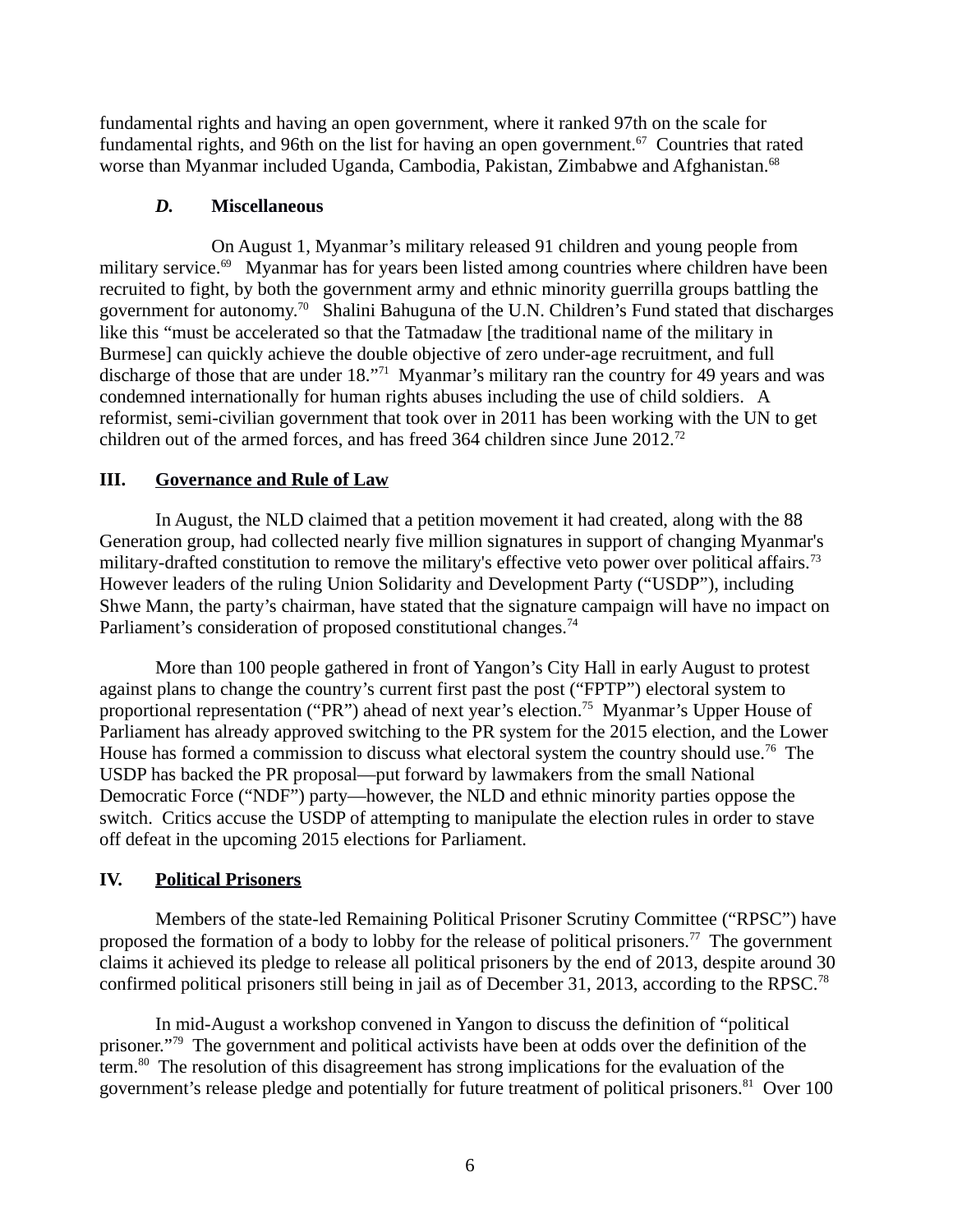representatives from NGOs and political parties, as well as activists, lawmakers, and lawyers, gathered for the workshop at the Dhamma Peya monastery in Yangon's Thingangyun Township.<sup>82</sup>

The workshop was jointly organized by the Yangon-based Former Political Prisoners Society ("FPPS") and Thailand-based Assistance Association for Political Prisoners ("AAPP").<sup>83</sup> The discussion also included former political prisoners who were granted amnesty under President Thein Sein's quasi-civilian government.<sup>84</sup> According to Tun Kyi of the FPPS, the definition that came from the workshop is "anyone who is arrested on political charges or other penal code-based violations, if they were protesting against the Constitution or the government's conduct, including the president and all government officials."<sup>85</sup>

# **V. Economic Development**

# *A.* **Developments in the Legal Framework of Economic Development**

In a move aimed at attracting more foreign investment, the Myanmar Investment Commission ("MIC") expanded in August the list of businesses that can be 100%-owned by foreign investors.<sup>86</sup> Foreign investors with joint ventures in 30 industries, including the beverage industry as well as small and medium-sized power generation, can now take full ownership.<sup>87</sup> The oil and gas sector will remain a restricted area in which all foreign investors must operate through joint ventures with Myanmar's Energy Ministry.<sup>88</sup>

Myanmar has commenced talks to get its first credit rating, a move which could pave the way to a global bond sale.<sup>89</sup> The country is working with Standard Chartered to get the rating process started, and it aims to demonstrate to global investors that the country is not a "black box."<sup>90</sup> The three major ratings agencies—Fitch Ratings Inc., Moody's Investors Service and Standard & Poor's Ratings Services—have not commented on the process.<sup>91</sup> The process comes mere months after Myanmar reached a deal with the World Bank and the Asian Development Fund to clear nearly \$1 billion of debts owed to those organizations, mostly related to old projects. $92$ Myanmar ultimately intends to tap global debt markets, as a number of other developing countries have done this year.<sup>93</sup>

While, as noted above, Myanmar intends to withhold the ethnicity results of the recent census, overall population numbers have now been released. The official census count of Myanmar's population came in at 51.4 million residents, significantly below the 60 million residents that Myanmar has touted in recent years.<sup>94</sup> The lower population will potentially have a modest impact on the interest of companies in investing in the frontier market, as the potential available market is significantly smaller than was anticipated.<sup>95</sup> Nevertheless, the country is enjoying robust economic growth, with its economy projected to expand 8.5% in this fiscal year according to the IMF, mostly based on rising gas output and investment.  $96$ 

# *B.* **Developments in Foreign Investment and Economic Development Projects**

A Chinese firm which signed deals with Myanmar's former military rulers to build hydro dams expressed a willingness to renegotiate the terms—which previously would have permitted up to 90% of the generated power to be exported to China—to provide for more domestic consumption.<sup>97</sup> While this and other Chinese projects have fallen prey to public opposition, several major projects funded by India are moving forward apace. The Kaladan Multi-Modal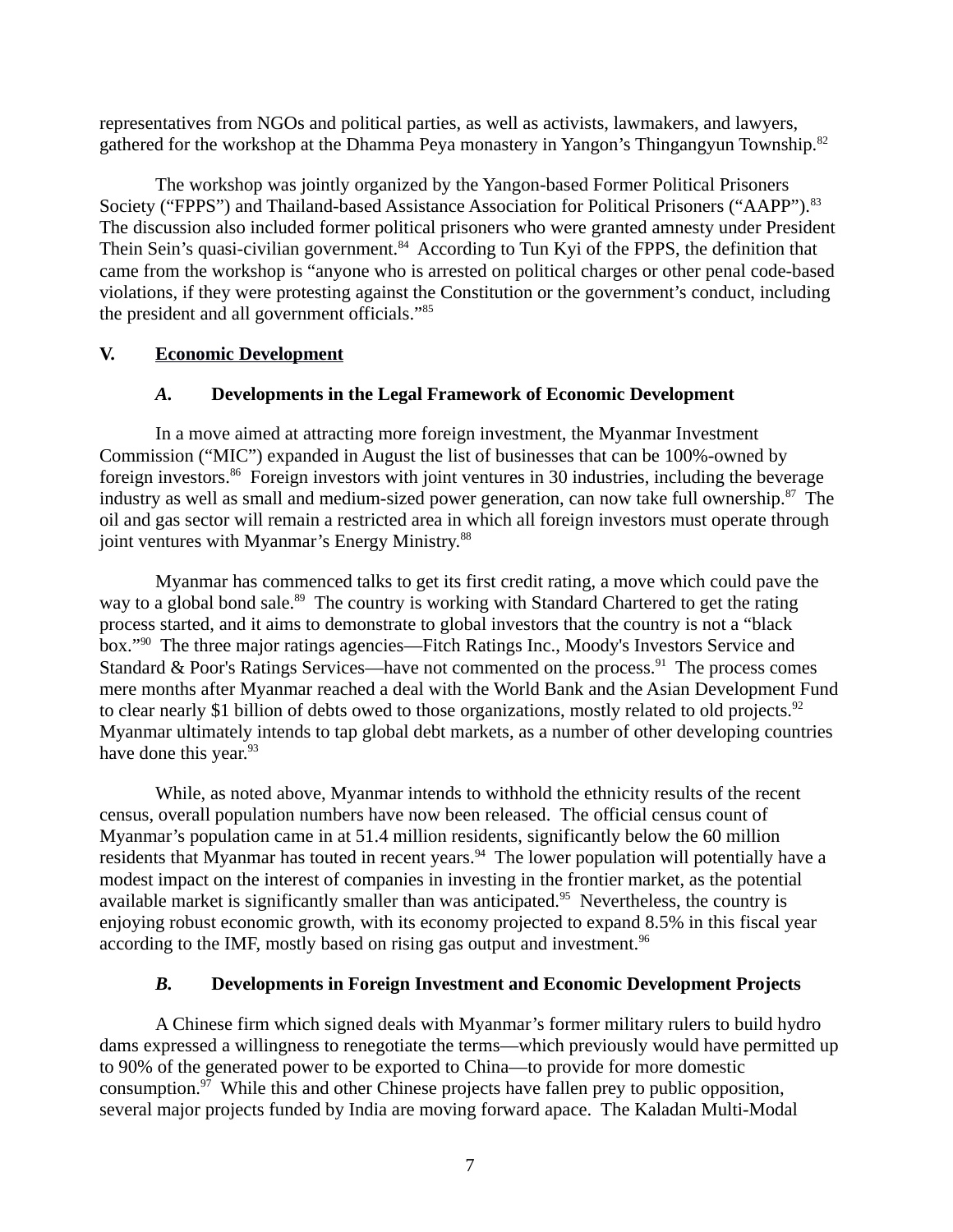Transit Transport Project, which will connect India's Mizoram State to a deep-sea port in Sittwe, is projected to be completed by 2015.<sup>98</sup> The project will expand the capacity of the Sittwe port facility, giving India's northeast states access to a harbor in the Bay of Bengal and connect Myanmar to Kolkata port.<sup>99</sup> The India-Myanmar-Thailand trilateral highway corridor is projected to be completed by 2016, and a highway bus route connecting India's northeast to Mandalay is set to be completed in October.<sup>100</sup>

Interest has cooled in investment in Myanmar's aviation sector as investors have developed cold feet not only based on the infrastructure challenges on which this report has repeatedly focused, but also based on the inclusion of some domestic leaders in the country's aviation sector on the U.S. sanctions list.<sup>101</sup> Last month, All Nippon Airways ("ANA") canceled a planned investment of \$25 million to buy a 49% equity stake in little-known Myanmar carrier Asian Wings Airlines, which has a strategic relationship with an airline on the U.S. sanctions list (along with its owner).<sup>102</sup> However, ANA denied that the investment cancellation was related to the sanctions  $i$ ssue. $103$ 

To some extent, similar dynamics have been at play in other sectors. For instance, it has been reported that the decision by Standard Chartered plc not to seek a banking license in Myanmar, which we noted last month, was based on its concern about the relative challenges of meeting the country's regulatory requirements given the limited economic payoff from entry.<sup>104</sup>

#### *C.* **Land Seizures**

In August, the Myanmar Ministry of Defense reported to the national government that more than 200,000 acres of confiscated land have been returned to state and regional governments, however only 46,000 acres of land have been transferred to their original owners.<sup>105</sup>

Some groups of farmers recently succeeded in obtaining limited compensation or the return of a small amount of seized land from the government. In Tachileik Township in Shan State, the Ministry of Mining and Forestry ordered gold mining companies to halt their operations and compensate local farmers whose land and water supply have been polluted by the mine operations.<sup>106</sup> According to villagers, more than 300 acres of farmland can no longer be cultivated due to the waste, and about 90 households lost their incomes as a result.<sup>107</sup> The mining companies were ordered to pay \$670 per acre of completely destroyed farmland to the affected farmers.<sup>108</sup> In Hyaukshai village in the Sagaing region, Kantbalu Township, the Myanmar army agreed to return to villagers 384 acres of farmland out of a total of 3,000 acres the army seized in the town in 1999 to develop a sugarcane plantation.<sup>109</sup> The farmers do not expect to receive all 3,000 acres back from the government,<sup>110</sup> and claim that the army conducted military exercises on the seized land to intimidate them.<sup>111</sup>

Despite these small victories, villagers across the country remain uncompensated for their confiscated land and have continued to protest land seizures notwithstanding the threat of violence by police and considerable prison sentences. About 200 farmers in the Mandalay region's Sintgu Township staged a "plow protest" on August 14 to protest the 1991 confiscation of more than 6,000 acres in Nyaungwun village by the Myanmar army.<sup>112</sup> In a plow protest, farmers plow confiscated land to symbolize that it once belonged to them.<sup>113</sup> According to the protesters, police opened fire on them, seriously wounding one woman and injuring two other protesters.<sup>114</sup> The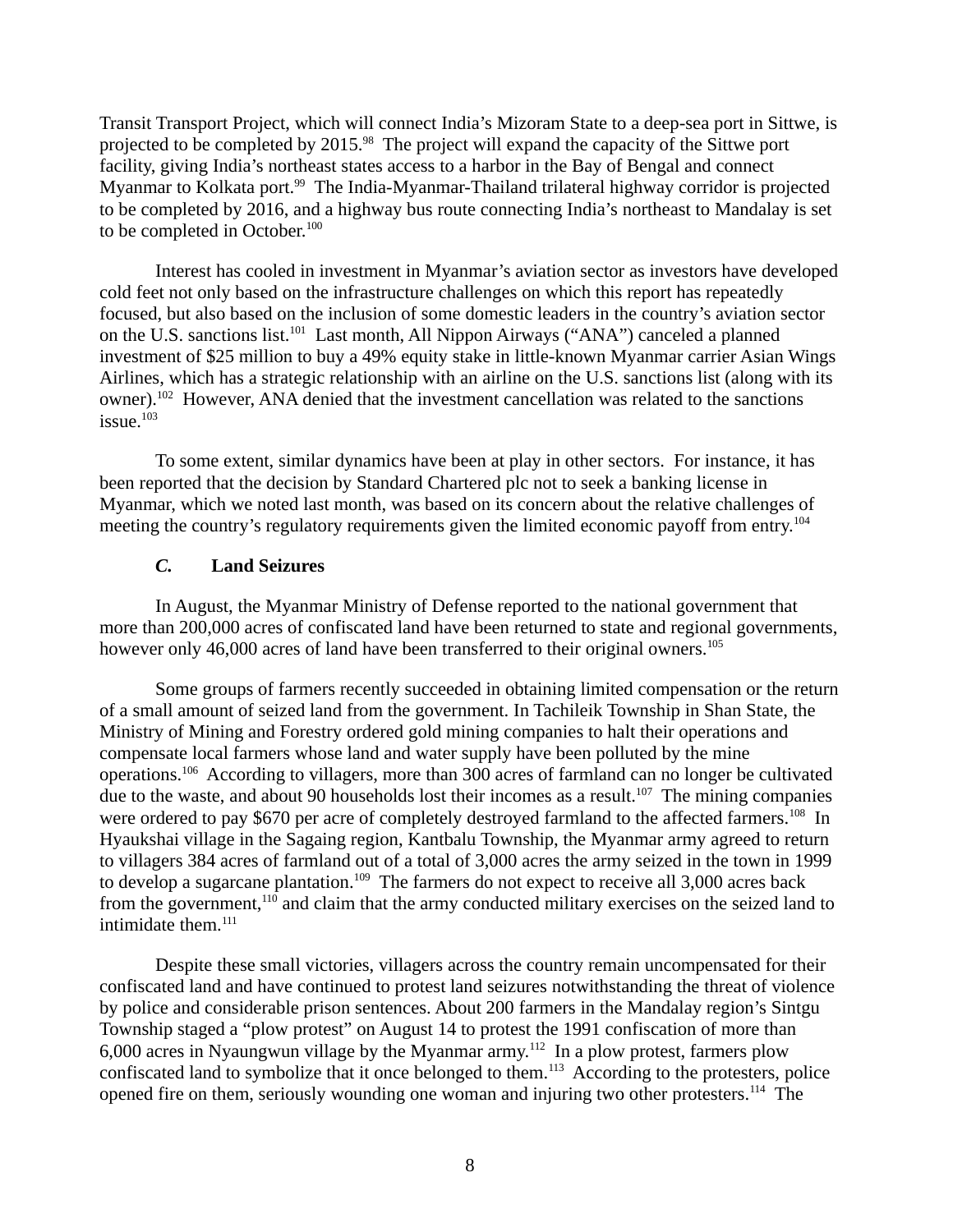protesters then attacked the police with slingshots and briefly held forty police officers captive in the town.<sup>115</sup> The police claimed the protestors were the aggressors and have filed charges against the villagers for kidnapping.<sup>116</sup> The protestors said they would file a lawsuit against the police for assault and destruction of property.<sup>117</sup>

On August 13, about 1,000 protestors marched to the government administration compound in the Sagaing region's Kantbalu Township to demand the return of their confiscated land and to ask for the release of dozens of villagers who were imprisoned for their prior protests of government land grabs.<sup>118</sup> These protests followed the army's agreement to return a limited amount of confiscated land in Kantbalu, as described above. The protestors claimed that farmers who had confiscated land returned to them in recent years were subsequently prosecuted for trespassing after they began cultivating it.<sup>119</sup> In Hpa-an Township, Karen State, over one hundred farmers staged a protest demanding the return of their land.<sup>120</sup> Elsewhere, farmers were sentenced to eight month prison terms for conducting plow protests in the Mandalay regions' Sintgai Township<sup>121</sup> and sit-in protests in Yangon Region's Bahan and Pabedan Townships.<sup>122</sup>

#### **VI. Ethnic Violence**

#### *A.* **Violence Against Muslims**

A disturbance in one of Rakhine state's refugee camps for displaced Rohingyas earlier in the month led to the fatal shooting of one Rohingya Muslim man and the detention of over a dozen others.<sup>123</sup> According to local police, the disturbance began with an altercation between one of the camp's residents and two people from a neighboring village who were at the camp to purchase goods.<sup>124</sup> The altercation escalated into violence when police arrived at the camp, and according to the police the situation developed into a "riot" that caused the police to discharge their firearms in an attempt to "scare off" camp residents who police say attacked them with slingshots. $125$ According to the police, they fired at least nine such warning shots, with one accidental fatality.<sup>126</sup> Several other camp residents were detained, including the original parties to the dispute and several individuals accused of inciting the residents to violence.<sup>127</sup>

Approximately 140,000 or more individuals have been displaced by Buddhist-Muslim violence in Rakhine state, and refugees are not permitted to leave the camps.<sup>128</sup> Another 40,000 reside in villages remote enough to be considered effectively isolated, according to Human Rights Watch ("HRW").<sup>129</sup> In addition, approximately 87,000 people in the border area between Myanmar and Bangladesh have attempted to flee violence by boat since mid-2012, including approximately 20,000 "irregular maritime departures" identified so far in 2014.<sup>130</sup> The number of departures appears to be up over the last 12-month period as compared to the previous period.<sup>131</sup> Paying up to \$300 for passage, passengers report being exposed to illness, severe weather conditions, starvation and dehydration, and in some cases beatings from crews that in some instances included armed guards.<sup>132</sup> As many as 200 people may have died so far attempting these journeys, which can take up to two months.<sup>133</sup> According to HRW, some of the passengers are held in jungle camps in Thailand while the smugglers demand money from their relatives for their safe passage, usually to Malaysia.<sup>134</sup>

As noted in our July report, the government plans to implement a citizen verification process that would require Rohingya to identify themselves as "Bengalis" or face exclusion from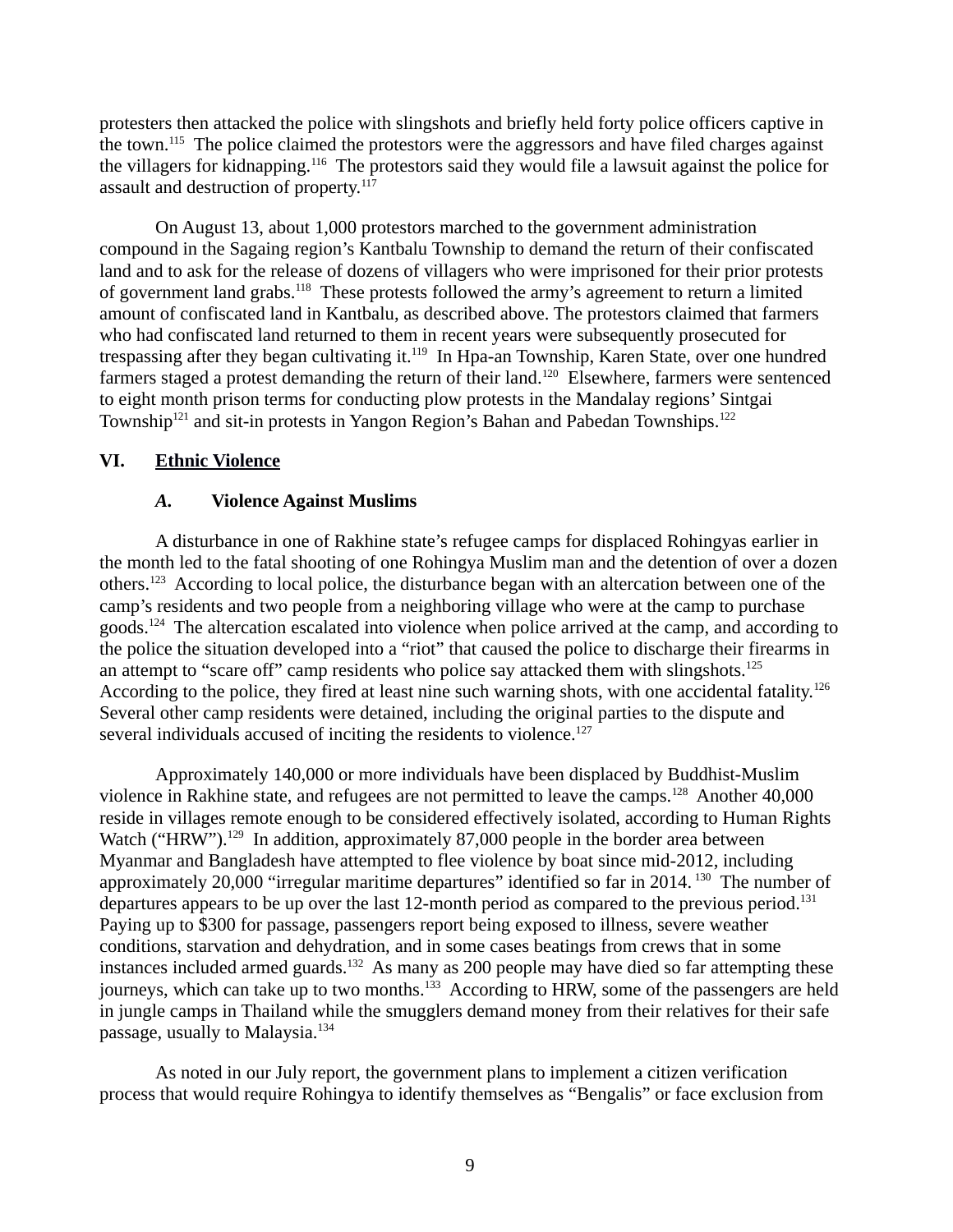the census due to the government's refusal to acknowledge the term "Rohingya" as a group identity. Now the government is pressuring UN officials to avoid using the term as well.<sup>135</sup> Use of the term by officials has been curbed due to a desire to avoid inflaming conflict between Myanmar's Buddhist majority and Muslim minority, with the United States reportedly agreeing to back off the naming issue.<sup>136</sup> Some UN and human rights organizations have also avoided using the term, a move that has caused some rights activists to direct criticism at them.<sup>137</sup>

Early in the month, authorities officially ended the curfew that had been established in Mandalay last month following the rioting described in our July report.<sup>138</sup> The curfew was increased in scope after a large number of residents attended a funeral procession while armed and set fire to a Muslim cemetery. The curfew was later scaled back after ten days once some stability had been restored, before being ultimately lifted.<sup>139</sup> Police report some 1,402 people in total were arrested for violating the curfew, with punishments ranging from a week in jail to three months in prison.<sup>140</sup> Despite the lifting of the curfew, restaurant owners were not allowed to keep their establishments open past 11 p.m., and the presence and mobility of police has been increased.<sup>141</sup>

# *B.* **Violence Between the Central Government and Ethnic Rebel Groups**

# *Kachin and Shan State*

August saw the Kachin Independence Army ("KIA") and government troops engage several times at a ruby mine located in KIA-controlled territory.<sup>142</sup> According to the KIA, government troops entered the Sabaw Maw mine on the August 8, with more arriving two days later.<sup>143</sup> The government troops were repelled from the mine but seized and burned a KIA base located in a village nearby the mine; a similar attempt to capture a second KIA base was unsuccessful.<sup>144</sup> Miners say that four government soldiers were killed in the fighting, while the KIA claims to have suffered no casualties.<sup>145</sup> The fighting caused approximately 200 civilians to leave the area, most taking refuge in two churches located in a nearby village.<sup>146</sup> Around 120,000 civilians to date have been displaced by the regional fighting.<sup>147</sup>

Government troops also clashed with the Ta'ang National Liberation Army ("TNLA") this month, with a dozen government troops and one civilian killed in the fighting.<sup>148</sup> According to the TNLA, ten government soldiers were killed in a 15-minute firefight when forces from both sides encountered one another on a road outside of Namkham.<sup>149</sup> The civilian casualty, Nyi Nai Jar, was shot by government soldiers following the engagement, according to a TNLA spokesperson.<sup>150</sup> Another civilian was taken to hospital.<sup>151</sup> The TNLA also claims two government soldiers were killed in a separate clash with the TNLA.<sup>152</sup> In spite of the fighting, August has seen fewer engagements compared to last month.<sup>153</sup> Nevertheless, residents have asked the President Thein Sein to order the withdrawal of troops from Shan State, complaining of displacement of people and destruction of property.<sup>154</sup> The request claims that some 3,000 troops have entered the area over the last two months and have used violence against residents and have occupied and destroyed farmland.<sup>155</sup>

# *C.* **Peace Talks**

August was a productive month for peace talks, building on last month's efforts by the Nationwide Ceasefire Coordination Team ("NCCT") and the government's Union Peace Working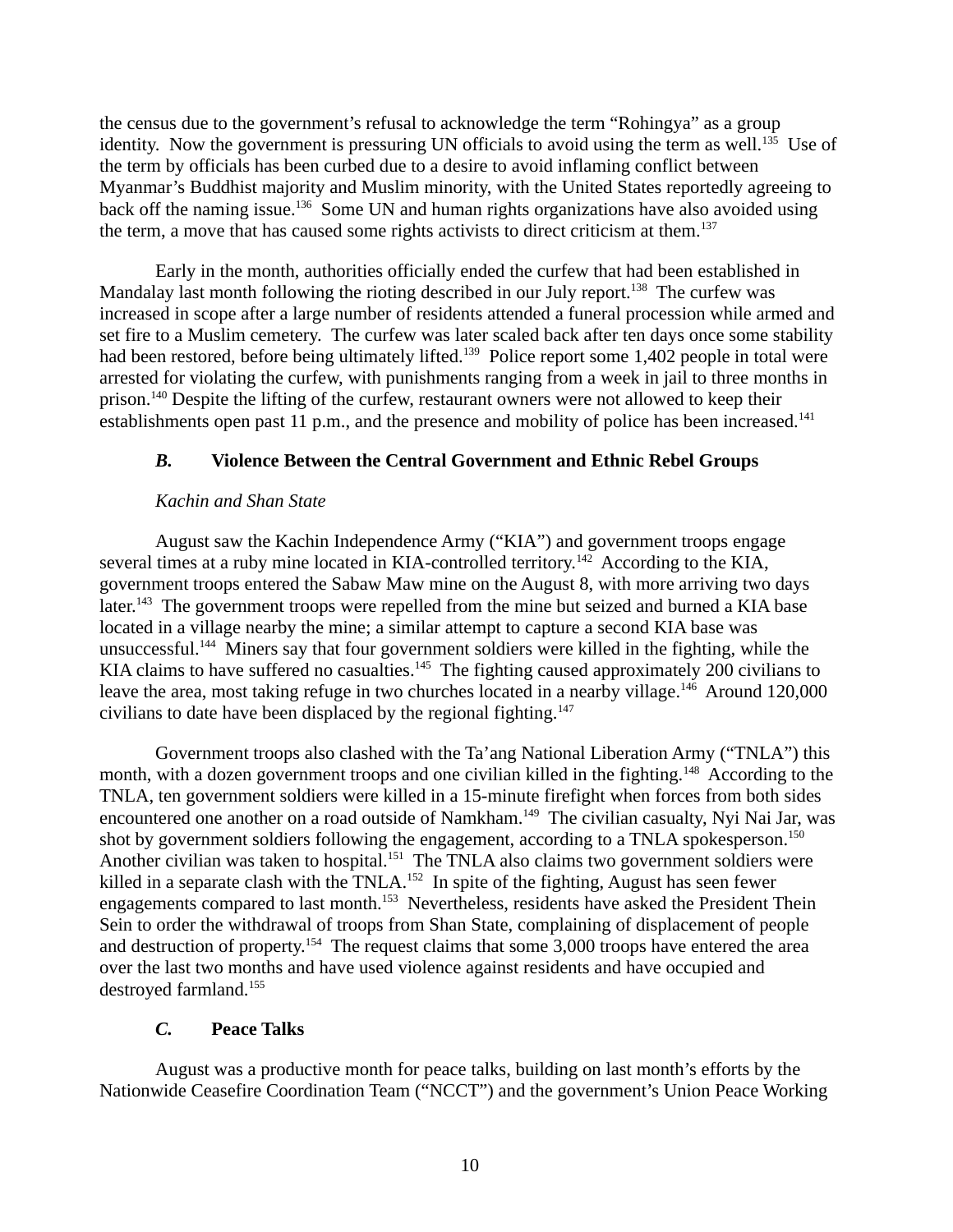Committee ("UPWC") to bring ethnic rebel groups and the government together to advance a nationwide cease-fire. The UPWC met with NCCT representatives early in the month, with the government's team expressing optimism that the meeting could be one of the last before an agreement is reached.<sup>156</sup> The NCCT members primarily seek the implementation of a federal system, and want to avoid the government's calls to "disarm, demobilize and reintegrate" into the national military.<sup>157</sup>

Following another meeting a week later, the leader of the NCCT said that the government agreed to establish a federal union, laying the foundation for autonomous governance in the ethnic states.<sup>158</sup> With another round of talks scheduled for next month, the government's acceptance of the federal union point marks a significant step forward in the negotiations with the expectation now that the nationwide agreement may be signed in September, with further dialogue between the government and the various ethnic groups to follow in subsequent months.<sup>159</sup> According to the UPWC, there are "only a few paragraphs left" to be settled in the seven-chapter cease-fire agreement, although discussions still need to be held on the exact implementation of the federal political system, the transition period, and the number of groups both engaging in political dialogue and participating as signatories to the agreement.<sup>160</sup> The mid-August meeting was praised by both government negotiators and members of the ethnic groups, who expressed optimism at the progress of negotiations.<sup>161</sup> NCCT members described the meeting as "remarkable," noting that such open meetings between the ethnic groups and the government would not have been possible in the past.<sup>162</sup> A spokesperson for the NLD noted, however, that the necessary political dialogue would still have to occur following the conclusion of any cease-fire agreement, and that ethnic groups must be closely involved in the process.<sup>163</sup>

In addition, two other ethnic groups not represented by the NCCT – the United Wa State Army ("UWSA") and the National Democratic Alliance Army ("NDAA") – agreed to join the cease-fire agreement should it be finalized.<sup>164</sup> Both groups are already parties to individual cease-fire agreements with the government but want to join the nationwide agreement and participate in the subsequent political dialogue.<sup>165</sup> In addition, the Kachin Independence Organization, an influential rebel group in Kachin State and one of the main members of the United Nationalities Federal Council, has been urged by ethnic groups to join the nationwide accord as well.<sup>166</sup>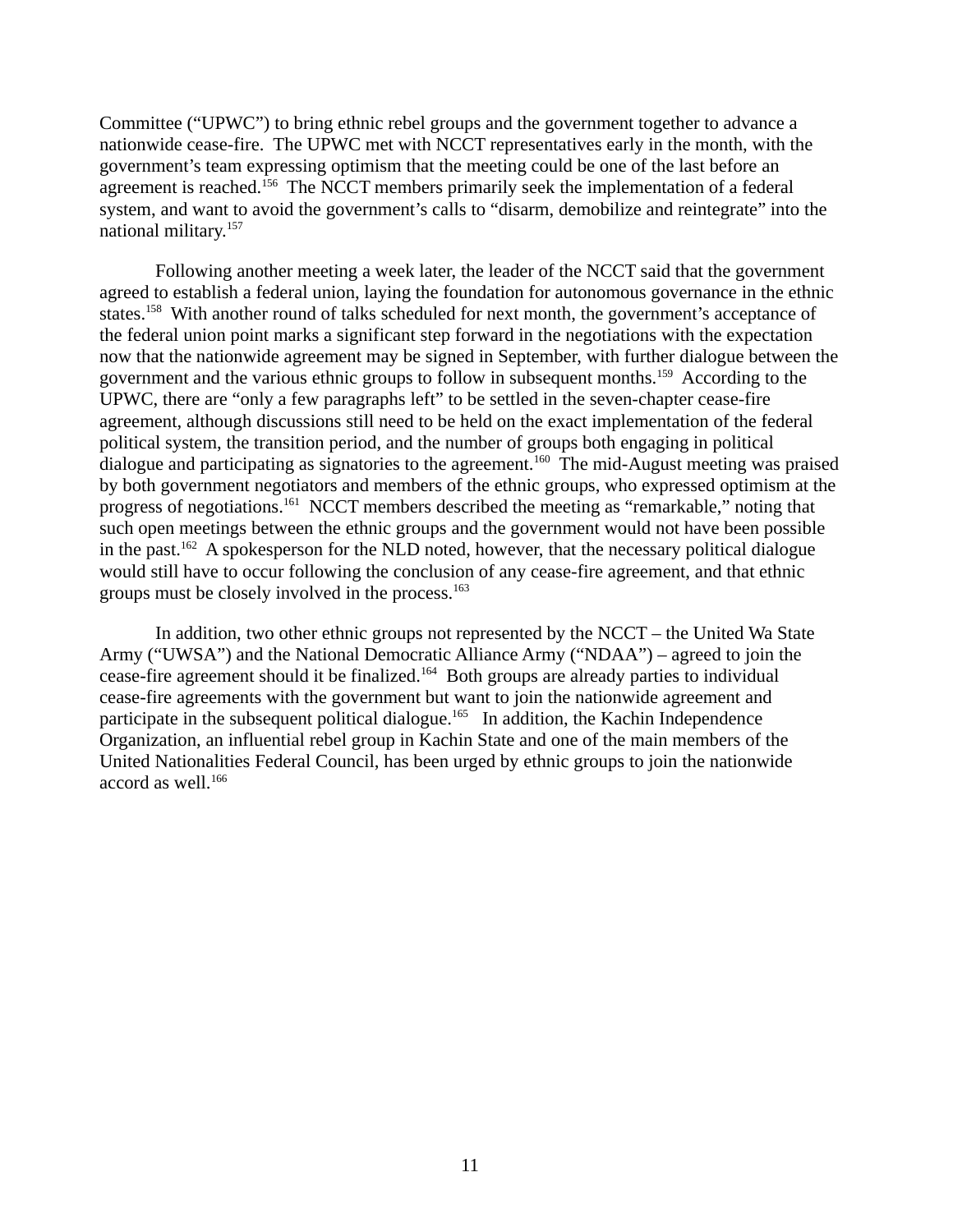| $\mathbf{1}$                                                                                                                    |
|---------------------------------------------------------------------------------------------------------------------------------|
| Wall Street Journal, August 9, 2014:                                                                                            |
| http://online.wsj.com/articles/u-s-backs-myanmar-reforms-no-threat-to-resume-sanctions-1407586417                               |
| $\overline{2}$                                                                                                                  |
| Id.                                                                                                                             |
| 3<br>Id.                                                                                                                        |
| 4                                                                                                                               |
| Id.                                                                                                                             |
| 5                                                                                                                               |
| Wall Street Journal, August 11, 2014:                                                                                           |
| http://online.wsj.com/articles/owner-of-myanmar-hotel-where-john-kerry-stayed-is-on-u-s-blacklist-1407813                       |
| 815<br>6                                                                                                                        |
| Id.                                                                                                                             |
| 7                                                                                                                               |
| Id.                                                                                                                             |
| 8                                                                                                                               |
| Id.                                                                                                                             |
| 9                                                                                                                               |
| Law360, August 28, 2014:                                                                                                        |
| http://www.law360.com/articles/571942/us-myanmar-to-begin-work-on-improving-labor-rights.<br>10                                 |
| Id.                                                                                                                             |
| 11                                                                                                                              |
| Inter Press Service, August 14, 2014:                                                                                           |
| http://www.ipsnews.net/2014/08/u-s-waives-sanctions-on-myanmar-timber/                                                          |
| 12                                                                                                                              |
| Id.                                                                                                                             |
| 13<br>Id.                                                                                                                       |
| 14                                                                                                                              |
| Id.                                                                                                                             |
| 15                                                                                                                              |
| Id.                                                                                                                             |
| 16                                                                                                                              |
| Id.                                                                                                                             |
| 17<br>Id.                                                                                                                       |
| 18                                                                                                                              |
| Id.                                                                                                                             |
| 19                                                                                                                              |
| Id.                                                                                                                             |
| 20                                                                                                                              |
| Wall Street Journal, August 14, 2014:                                                                                           |
| http://blogs.wsj.com/riskandcompliance/2014/08/14/u-s-pushes-myanmar-companies-to-seek-deletion-from-<br>blacklist/.            |
| 21                                                                                                                              |
| Id.                                                                                                                             |
| 22                                                                                                                              |
| Id.                                                                                                                             |
| 23                                                                                                                              |
| <b>UPI, August 29,2014:</b>                                                                                                     |
| http://www.upi.com/Business_News/Energy-Resources/2014/08/29/Russian-Myanmar-trade-reaches-to-ener<br>gy-sector/9351409317714/. |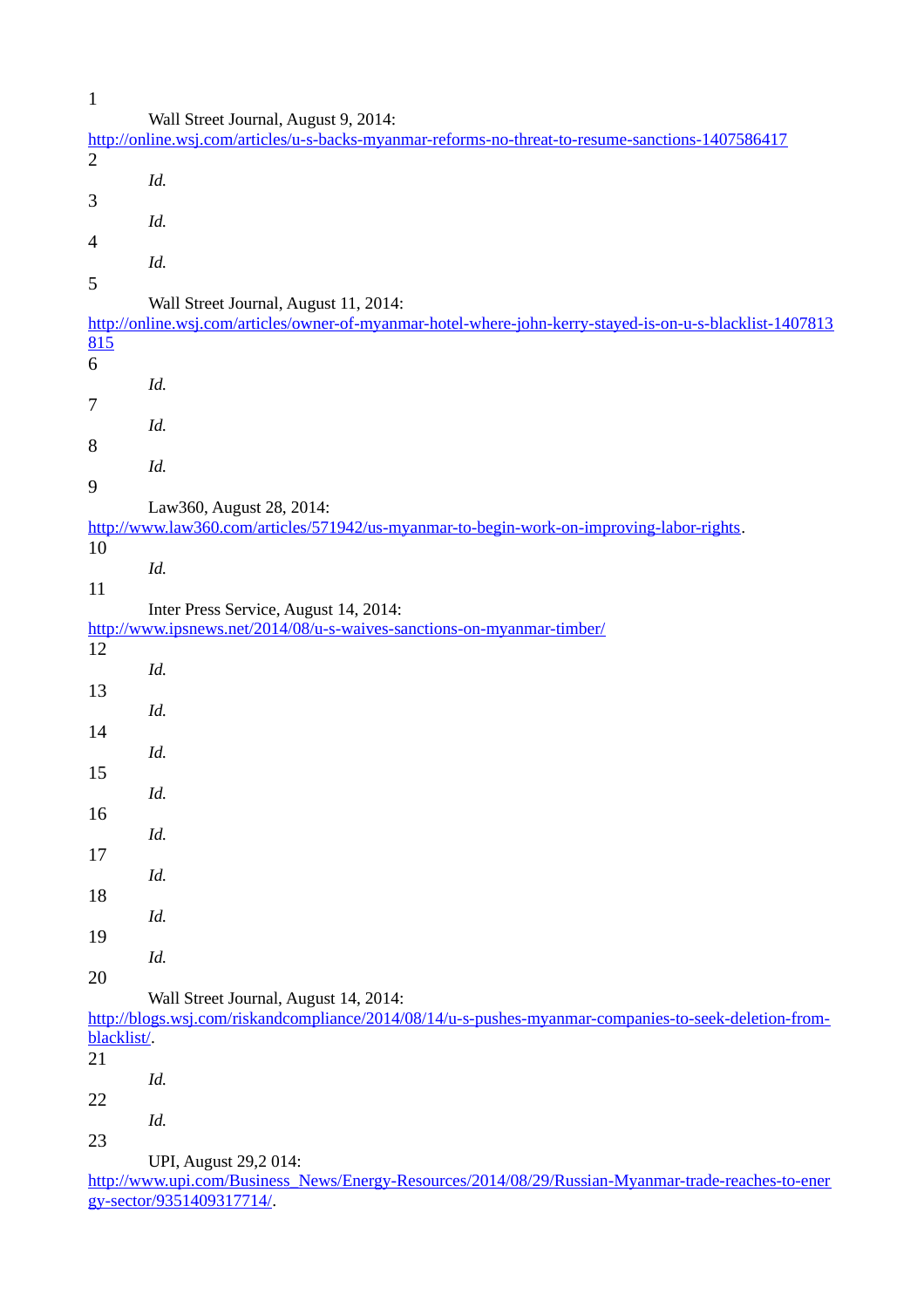24 *Id.* 25 Radio Free Asia, August 6, 2014: [http://www.rfa.org/english/news/myanmar/campaign-08062014161856.html.](http://www.rfa.org/english/news/myanmar/campaign-08062014161856.html) 26 *Id.* 27 *Id.* 28 *Id.* 29 *Id.* 30 The Irrawaddy, August 7, 2014: [http://www.irrawaddy.org/burma/burmas-election-commission-rejects-opposition-call-longer-campaigns.htm](http://www.irrawaddy.org/burma/burmas-election-commission-rejects-opposition-call-longer-campaigns.html) [l.](http://www.irrawaddy.org/burma/burmas-election-commission-rejects-opposition-call-longer-campaigns.html) 31 Myanmar Times, August 9, 2014: [http://www.mmtimes.com/index.php/national-news/11293-uec-will-consider-extending-campaigning-period.](http://www.mmtimes.com/index.php/national-news/11293-uec-will-consider-extending-campaigning-period.html) [html.](http://www.mmtimes.com/index.php/national-news/11293-uec-will-consider-extending-campaigning-period.html) 32 Myanmar Times, August 4, 2014: [http://www.mmtimes.com/index.php/national-news/11263-census-ethnicity-data-release-delayed-until-after-e](http://www.mmtimes.com/index.php/national-news/11263-census-ethnicity-data-release-delayed-until-after-election.html) [lection.html.](http://www.mmtimes.com/index.php/national-news/11263-census-ethnicity-data-release-delayed-until-after-election.html) 33 *Id*. 34 *Id.* 35 Channel NewsAsia, August 19, 2014: [http://www.channelnewsasia.com/news/asiapacific/myanmar-concerned-over/1320534.html.](http://www.channelnewsasia.com/news/asiapacific/myanmar-concerned-over/1320534.html) 36 *Id.* 37 Democratic Voice of Burma, August 23, 2014: [https://www.dvb.no/news/charges-dropped-for-50-press-freedom-demonstrators-burma-myanmar/43479.](https://www.dvb.no/news/charges-dropped-for-50-press-freedom-demonstrators-burma-myanmar/43479) 38 *Id.* 39 *Id.* 40 *Id.* 41 *Id.* 42 Eleven Myanmar, August 5, 2014: [http://www.elevenmyanmar.com/index.php?](http://www.elevenmyanmar.com/index.php?option=com_content&view=article&id=7091:activist-htin-kyaw-receives-another-one-year-prison-term&catid=44:national&Itemid=384) [option=com\\_content&view=article&id=7091:activist-htin-kyaw-receives-another-one-year-prison-term&cati](http://www.elevenmyanmar.com/index.php?option=com_content&view=article&id=7091:activist-htin-kyaw-receives-another-one-year-prison-term&catid=44:national&Itemid=384) [d=44:national&Itemid=384.](http://www.elevenmyanmar.com/index.php?option=com_content&view=article&id=7091:activist-htin-kyaw-receives-another-one-year-prison-term&catid=44:national&Itemid=384) 43 *Id.* 44 The Irrawaddy, August 4, 2014: [http://www.irrawaddy.org/burma/court-accepts-charges-5-members-journal.html.](http://www.irrawaddy.org/burma/court-accepts-charges-5-members-journal.html) 45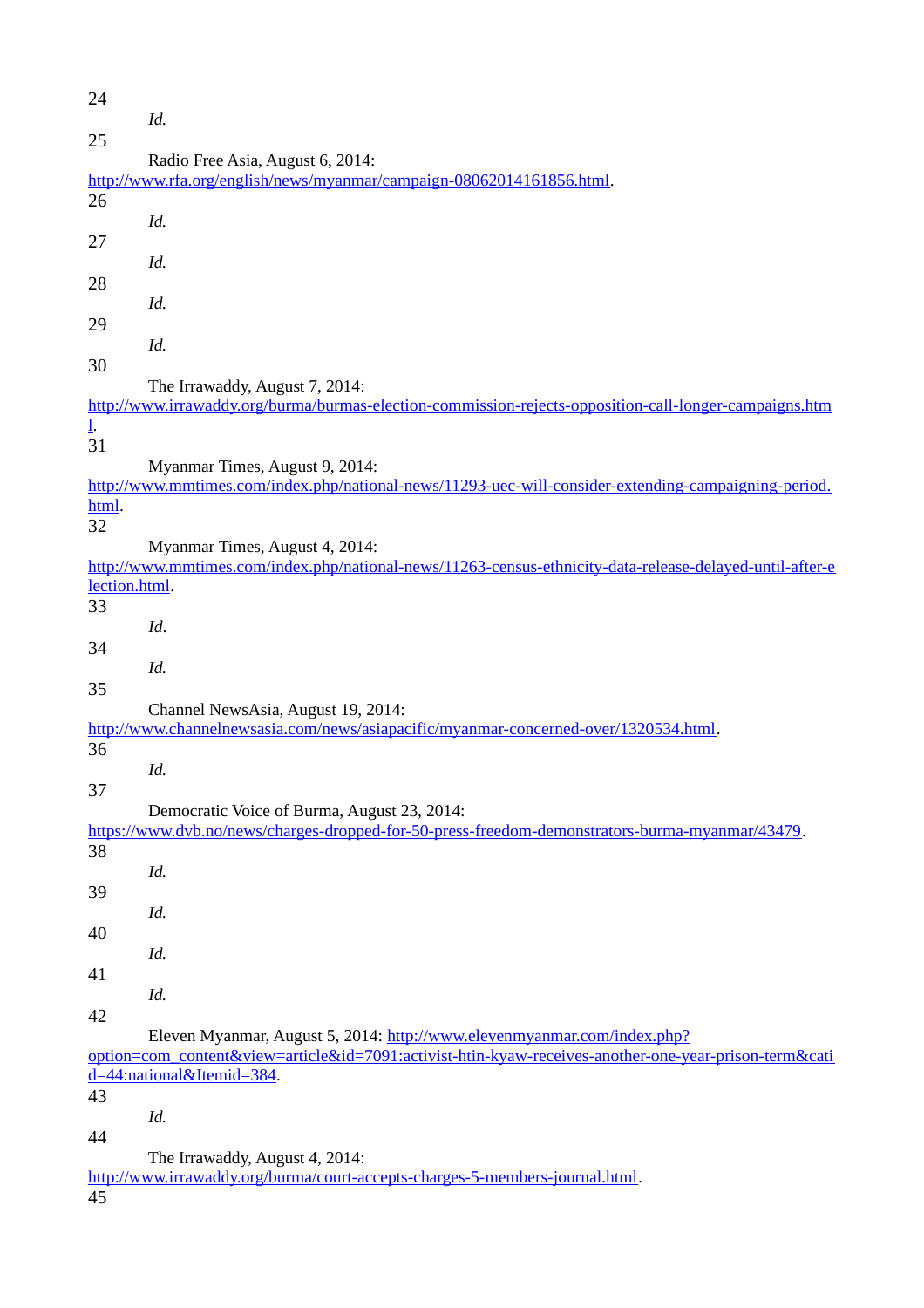|                   | Id.                                                                                                                                                                              |
|-------------------|----------------------------------------------------------------------------------------------------------------------------------------------------------------------------------|
| 46                | Id.                                                                                                                                                                              |
| 47                | Id.                                                                                                                                                                              |
| 48                |                                                                                                                                                                                  |
| -agreement.<br>49 | Mizzima, August 18, 2014:<br>http://www.mizzima.com/mizzima-news/myanmar/item/12185-myanmar-unodc-sign-landmark-collaboration                                                    |
|                   | Id.                                                                                                                                                                              |
| 50                | Id.                                                                                                                                                                              |
| 51                | Id.                                                                                                                                                                              |
| 52                |                                                                                                                                                                                  |
| 53                | Voice of America, August 22, 2014:<br>http://www.voanews.com/content/un-boosting-myanmar-efforts-against-drug-trafficking/2424251.html.                                          |
|                   | Bangkok Post, August 31, 2014: http://www.bangkokpost.com/print/429704/.                                                                                                         |
| 54                | Voice of America, August 22, 2014:                                                                                                                                               |
| 55                | http://www.voanews.com/content/un-boosting-myanmar-efforts-against-drug-trafficking/2424251.html.<br>Id.                                                                         |
| 56                |                                                                                                                                                                                  |
| 57                | Id.                                                                                                                                                                              |
| 58                | Id.                                                                                                                                                                              |
| 59                | Bangkok Post, August 31, 2014: http://www.bangkokpost.com/print/429704/.                                                                                                         |
|                   | Id.                                                                                                                                                                              |
| 60                | Id.                                                                                                                                                                              |
| 61                | Id.                                                                                                                                                                              |
| 62                |                                                                                                                                                                                  |
| 63                | Voice of America, August 22, 2014:<br>http://www.voanews.com/content/un-boosting-myanmar-efforts-against-drug-trafficking/2424251.html.                                          |
| 64                | Id.                                                                                                                                                                              |
|                   | Eleven Myanmar, August 10, 2014: http://www.elevenmyanmar.com/index.php?<br>option=com_content&view=article&id=7147:myanmar-gets-poor-ranking-for-justice-in-global-survey&catid |
| 65                | =44:national&Itemid=384.                                                                                                                                                         |
| 66                | Id.                                                                                                                                                                              |
|                   | Id.                                                                                                                                                                              |
| 67                | Id.                                                                                                                                                                              |
| 68                | Id.                                                                                                                                                                              |
| 69                |                                                                                                                                                                                  |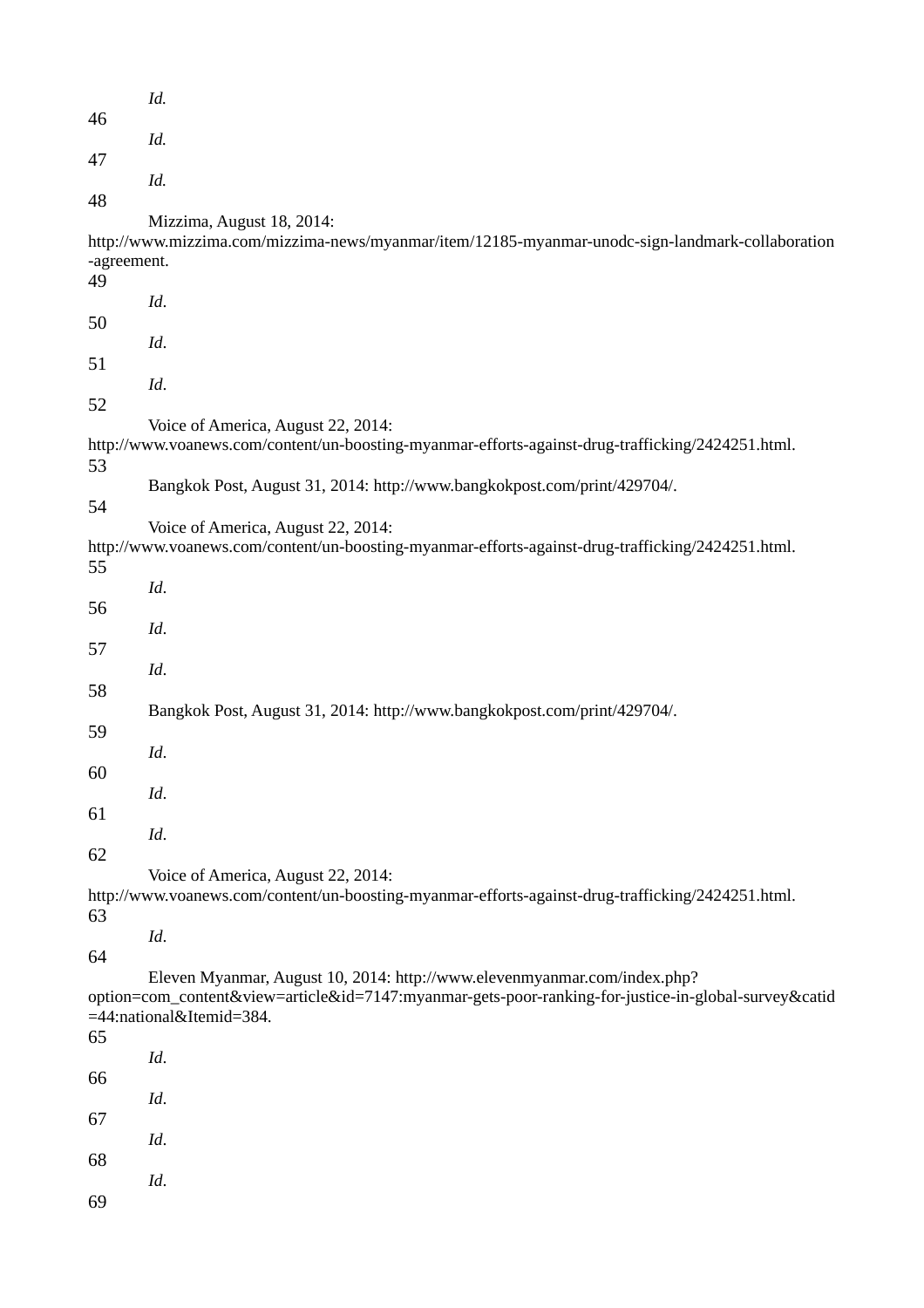|               | The Irrawaddy, August 1, 2014:                                                                          |
|---------------|---------------------------------------------------------------------------------------------------------|
|               | http://www.irrawaddy.org/burma/burma-army-releases-91-child-soldiers.html.                              |
| 70            |                                                                                                         |
|               | Id.                                                                                                     |
| 71            |                                                                                                         |
|               |                                                                                                         |
|               | Id.                                                                                                     |
| 72            |                                                                                                         |
|               | Id.                                                                                                     |
| 73            |                                                                                                         |
|               |                                                                                                         |
|               | Wall Street Journal, August 6, 2014:                                                                    |
|               | http://online.wsj.com/articles/myanmar-opposition-pushes-to-curb-military-power-1407339088.             |
| 74            |                                                                                                         |
|               | Id.                                                                                                     |
| 75            |                                                                                                         |
|               |                                                                                                         |
|               | Irrawaddy, August 5, 2014:                                                                              |
|               | http://www.irrawaddy.org/burma/activists-take-streets-oppose-changing-burmas-electoral-system.html.     |
| 76            |                                                                                                         |
|               | Id.                                                                                                     |
|               |                                                                                                         |
| 77            |                                                                                                         |
|               | Myanmar Times, August 1, 2014,                                                                          |
|               | http://www.mmtimes.com/index.php/national-news/11239-members-push-for-new-political-prisoner-commit     |
| tee.html.     |                                                                                                         |
| 78            |                                                                                                         |
|               | Id.                                                                                                     |
|               |                                                                                                         |
| 79            |                                                                                                         |
|               | Myanmar Times, August 25, 2014,                                                                         |
|               | http://www.mmtimes.com/index.php/national-news/11445-we-need-to-re-define-political-prisoner-rights-gro |
| ups-say.html. |                                                                                                         |
|               |                                                                                                         |
| 80            |                                                                                                         |
|               | The Irrawaddy, August 21, 2014,                                                                         |
|               | http://www.irrawaddy.org/burma/definition-political-prisoner-sought-govt-activists-odds.html.           |
| 81            |                                                                                                         |
|               | Id.                                                                                                     |
|               |                                                                                                         |
| 82            |                                                                                                         |
|               | Id.                                                                                                     |
| 83            |                                                                                                         |
|               | Id.                                                                                                     |
| 84            |                                                                                                         |
|               |                                                                                                         |
|               | Id.                                                                                                     |
| 85            |                                                                                                         |
|               | Id.                                                                                                     |
| 86            |                                                                                                         |
|               |                                                                                                         |
|               | Eleven Myanmar, August 26, 2014: http://www.elevenmyanmar.com/index.php?                                |
|               | option=com_content&view=article&id=7338:foreign-investors-permitted-full-ownership-of-more-businesses   |
|               | &catid=33:business&Itemid=356.                                                                          |
| 87            |                                                                                                         |
|               | Id.                                                                                                     |
|               |                                                                                                         |
| 88            |                                                                                                         |
|               | Id.                                                                                                     |
| 89            |                                                                                                         |
|               | Wall Street Journal, August 12, 2014:                                                                   |
|               | http://online.wsj.com/articles/myanmar-in-talks-to-get-first-credit-rating-1407838691.                  |
|               |                                                                                                         |
| 90            |                                                                                                         |
|               | Id.                                                                                                     |
| 91            |                                                                                                         |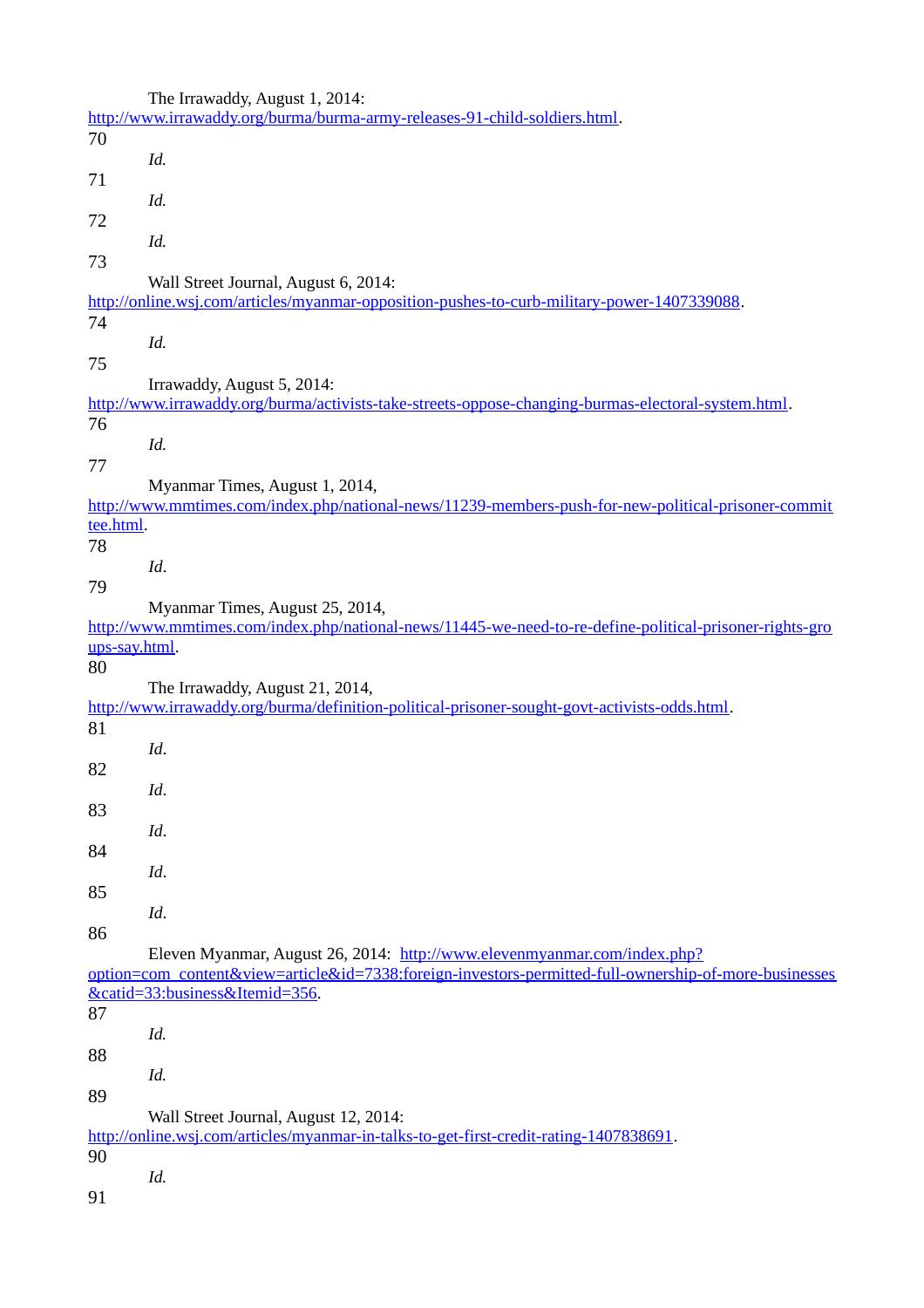|           | Id.                                                                                                                                                |
|-----------|----------------------------------------------------------------------------------------------------------------------------------------------------|
| 92        |                                                                                                                                                    |
| 93        | Id.                                                                                                                                                |
|           | Id.                                                                                                                                                |
| 94        |                                                                                                                                                    |
|           | Wall Street Journal, Sept. 4, 2014:<br>http://online.wsj.com/articles/companies-resize-ambitions-in-myanmar-after-census-1409866201.               |
| 95        |                                                                                                                                                    |
|           | Id.                                                                                                                                                |
| 96        |                                                                                                                                                    |
|           | Reuters, August 11, 2014:                                                                                                                          |
| 97        | http://uk.reuters.com/article/2014/08/11/myanmar-electricity-idUKL4N0QA1KB20140811.                                                                |
|           | Id.                                                                                                                                                |
| 98        |                                                                                                                                                    |
|           | The Diplomat, August 29, 2014:                                                                                                                     |
| 99        | http://thediplomat.com/2014/08/myanmars-great-power-balancing-act/.                                                                                |
|           | Id.                                                                                                                                                |
| 100       |                                                                                                                                                    |
|           | Id.                                                                                                                                                |
| 101       |                                                                                                                                                    |
|           | Wall Street Journal, August 22, 2014:<br>http://online.wsj.com/articles/foreign-investors-rethink-enthusiasm-on-myanmars-aviation-sector-140870988 |
| $\perp$ . |                                                                                                                                                    |
| 102       |                                                                                                                                                    |
|           | Id.                                                                                                                                                |
| 103       | Id.                                                                                                                                                |
| 104       |                                                                                                                                                    |
|           | Id.                                                                                                                                                |
| 105       |                                                                                                                                                    |
|           | Democratic Voice of Burma, August 25, 2014:<br>https://www.dvb.no/news/hpa-an-farmers-march-for-return-of-seized-lands-burma-myanmar/43526.        |
| 106       |                                                                                                                                                    |
|           | The Irrawaddy, August 6, 2014:                                                                                                                     |
|           | http://www.irrawaddy.org/burma/shan-minister-orders-halt-environmentally-damaging-mining.html.                                                     |
| 107       |                                                                                                                                                    |
| 108       | Id.                                                                                                                                                |
|           | Id.                                                                                                                                                |
| 109       |                                                                                                                                                    |
|           | Democratic Voice of Burma, August 12, 2014:                                                                                                        |
| 3194.     | https://www.dvb.no/news/kanbalu-villagers-say-theyll-get-some-land-back-from-military-burma-myanmar/4                                              |
| 110       |                                                                                                                                                    |
|           | Id.                                                                                                                                                |
| 111       |                                                                                                                                                    |
|           | The Irrawaddy, August 4, 2014:                                                                                                                     |
| 112       | http://www.irrawaddy.org/burma/sentencing-delayed-173-farmers-sagaing-land-grab-case.html.                                                         |
|           | Democratic Voice of Burma, August 15, 2014:                                                                                                        |
|           | http://www.dvb.no/news/sintgu-farmers-clash-with-police-in-plough-protest-burma-myanmar/43279.                                                     |
| 113       |                                                                                                                                                    |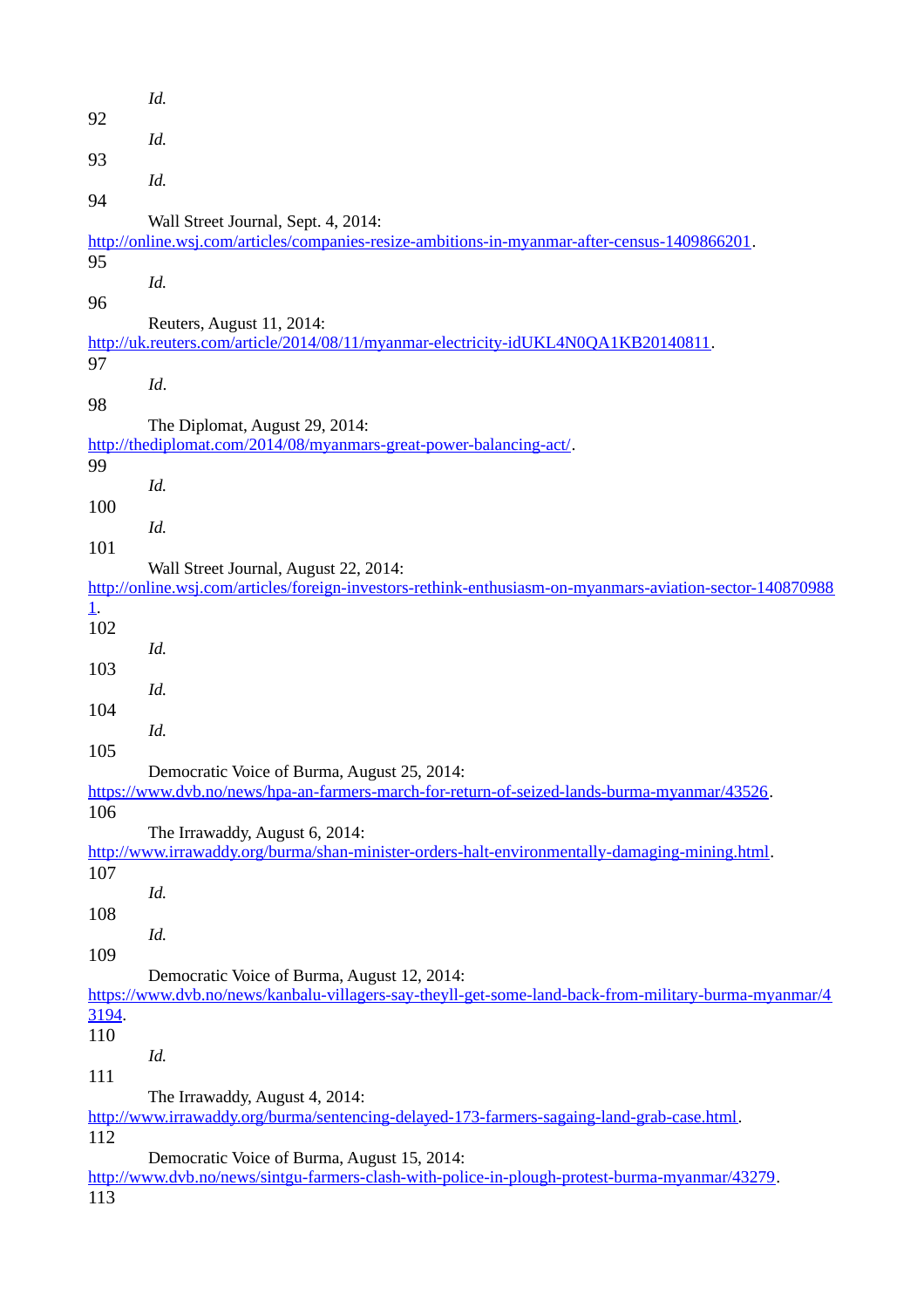|                | Democratic Voice of Burma, August 12, 2014:                                                              |
|----------------|----------------------------------------------------------------------------------------------------------|
|                | https://www.dvb.no/news/kanbalu-villagers-say-theyll-get-some-land-back-from-military-burma-myanmar/4    |
| 3194.          |                                                                                                          |
| 114            |                                                                                                          |
|                | The Irrawaddy, August 14, 2014:                                                                          |
|                | http://www.irrawaddy.org/burma/breaking-news/villagers-central-burma-surround-police-sheltering-school-s |
| hootings.html. |                                                                                                          |
| 115            |                                                                                                          |
|                | Democratic Voice of Burma, August 15, 2014:                                                              |
|                | http://www.dvb.no/news/sintgu-farmers-clash-with-police-in-plough-protest-burma-myanmar/43279.           |
| 116            |                                                                                                          |
|                | Democratic Voice of Burma, August 19, 2014:                                                              |
|                | https://www.dvb.no/news/singtu-police-villagers-vow-to-sue-each-other-for-violence-burma-myanmar/4336    |
| <u>3</u> .     |                                                                                                          |
| 117            |                                                                                                          |
|                | Id.                                                                                                      |
| 118            |                                                                                                          |
|                | The Irrawaddy, August 13, 2014:                                                                          |
|                | http://www.irrawaddy.org/burma/sagaing-division-farmers-stage-protest-trial-land-grabs.html.             |
| 119            |                                                                                                          |
|                | Id.                                                                                                      |
| 120            |                                                                                                          |
|                | Democratic Voice of Burma, August 25, 2014:                                                              |
|                | <u>https://www.dvb.no/news/hpa-an-farmers-march-for-return-of-seized-lands-burma-myanmar/43526.</u>      |
| 121            |                                                                                                          |
|                | Democratic Voice of Burma, August 20, 2014:                                                              |
|                | https://www.dvb.no/news/farmers-sentenced-8-months-for-mandalay-plough-protest-burma-myanmar/43376       |
|                |                                                                                                          |
|                |                                                                                                          |
|                |                                                                                                          |
|                |                                                                                                          |
| 122            | The Irrawaddy, August 21, 2014:                                                                          |
|                | http://www.irrawaddy.org/burma/rangoon-land-protest-leader-gets-8-months-prison.html.                    |
| 123            |                                                                                                          |
|                | Radio Free Asia, August 7, 2014:                                                                         |
|                | http://www.rfa.org/english/news/myanmar/shooting-08072014182356.html.                                    |
| 124            |                                                                                                          |
|                | Id.                                                                                                      |
|                |                                                                                                          |
|                | Id.                                                                                                      |
|                |                                                                                                          |
| 125<br>126     | Id.                                                                                                      |
| 127            |                                                                                                          |
|                | Id.                                                                                                      |
| 128            |                                                                                                          |
|                | Id.                                                                                                      |
|                |                                                                                                          |
| 129            |                                                                                                          |
|                | CNN, August 26, 2014:                                                                                    |
| 130            | <u>http://www.cnn.com/2014/08/26/world/asia/rohingya-malaysia-bangladesh-boats/</u> .                    |
|                |                                                                                                          |
|                | UNHCR Regional Office for South-East Asia, "Irregular Maritime Movements," January-June                  |
|                | 2014: http://www.unhcr.org/53f1c5fc9.html.                                                               |
| 131            |                                                                                                          |
|                | Id.                                                                                                      |
| 132            |                                                                                                          |
| 133            | Id.                                                                                                      |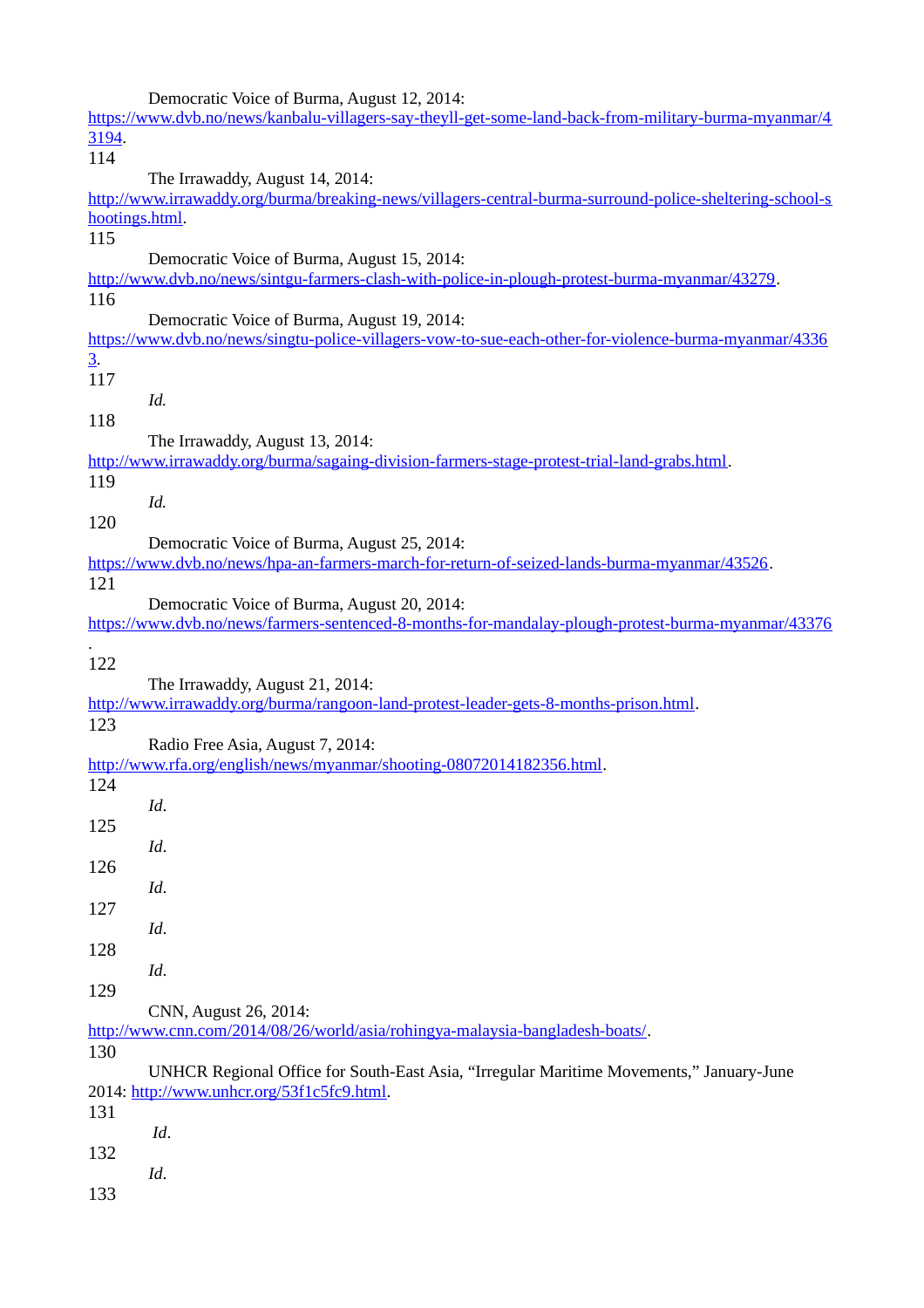|     | Id.                                                                                                 |
|-----|-----------------------------------------------------------------------------------------------------|
| 134 | CNN, August 26, 2014:                                                                               |
|     | http://www.cnn.com/2014/08/26/world/asia/rohingya-malaysia-bangladesh-boats/.                       |
| 135 |                                                                                                     |
|     | The Irrawaddy, August 18, 2014:                                                                     |
|     | http://www.irrawaddy.org/burma/name-muslim-group-burma-goes-unspoken.html.                          |
| 136 |                                                                                                     |
|     | Id.                                                                                                 |
| 137 |                                                                                                     |
|     |                                                                                                     |
|     | Id.                                                                                                 |
| 138 |                                                                                                     |
|     | Eleven Myanmar, August 12, 2014: http://www.elevenmyanmar.com/index.php?                            |
|     | option=com_content&view=article&id=7179:curfew-lifted-in-mandalay&catid=44:national&Itemid=384.     |
| 139 |                                                                                                     |
|     | Id.                                                                                                 |
| 140 |                                                                                                     |
|     | Id.                                                                                                 |
| 141 |                                                                                                     |
|     | Myanmar Times, August 18, 2014:                                                                     |
|     | http://www.mmtimes.com/index.php/national-news/mandalay-upper-myanmar/11369-curfew-lifted-but-secur |
|     | ity-forces-remain.html.                                                                             |
|     |                                                                                                     |
| 142 |                                                                                                     |
|     | Kachin News, August 12, 2014:                                                                       |
|     | http://www.kachinnews.com/news/2673-repeated-clashes-between-army-and-kia-in-kachin-ruby-mine.html. |
| 143 |                                                                                                     |
|     | Id.                                                                                                 |
| 144 |                                                                                                     |
|     | Id.                                                                                                 |
| 145 |                                                                                                     |
|     | Id.                                                                                                 |
| 146 |                                                                                                     |
|     | The Irrawaddy, August 13, 2014:                                                                     |
|     | <u>http://www.irrawaddy.org/burma/200-kachin-civilians-flee-fighting-near-hpakant.html.</u>         |
| 147 |                                                                                                     |
|     | Id.                                                                                                 |
|     |                                                                                                     |
| 148 |                                                                                                     |
|     | The Irrawaddy, August 18, 2014:                                                                     |
|     | http://www.irrawaddy.org/burma/one-civilian-killed-tnla-govt-troops-clash.html.                     |
| 149 |                                                                                                     |
|     | Id.                                                                                                 |
| 150 |                                                                                                     |
|     | Id.                                                                                                 |
| 151 |                                                                                                     |
|     | Id.                                                                                                 |
| 152 |                                                                                                     |
|     | Id.                                                                                                 |
| 153 |                                                                                                     |
|     | Id.                                                                                                 |
|     |                                                                                                     |
| 154 |                                                                                                     |
|     | Democratic Voice of Burma, August 28, 2014:                                                         |
|     | http://www.dvb.no/news/shan-villagers-call-for-withdrawal-of-burmese-troops-burma-myanmar/43578.    |
| 155 |                                                                                                     |
|     | Id.                                                                                                 |

156